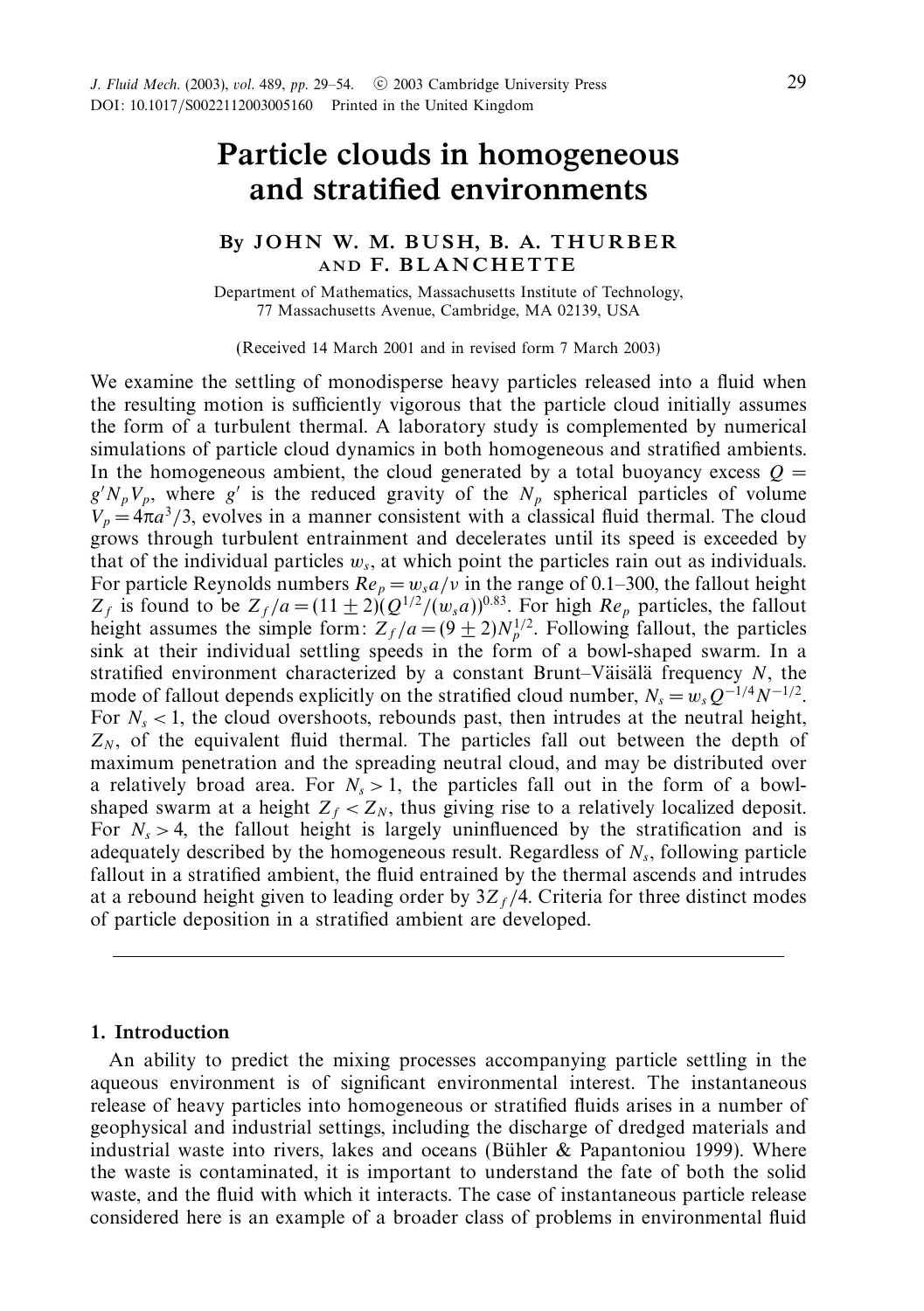dynamics concerning mixing by spatially localized releases of a buoyant or negatively buoyant second phase, either bubbles, drops or particles (Socolofsky, Crounse & Adams 1999).

If the motion of an isolated mass of buoyant fluid is sufficiently vigorous, specifically, if the Reynolds number based on its characteristic radius *R*, speed *U* and viscosity *ν*,  $Re = U R/v > 1000$ , the cloud will rise as a turbulent thermal. The dynamics of turbulent fluid thermals driven by a small density difference between source fluid and ambient have been studied extensively (Scorer 1957; Turner 1973). A buoyant thermal grows by turbulent entrainment, so that its radius increases linearly with distance from the source, while the density difference between thermal and ambient decreases (Morton, Taylor & Turner 1956). The evolution of a turbulent thermal in a homogeneous ambient may be uniquely prescribed by its mean distance *z* from the source and its total buoyancy,  $Q = g(\rho_0 - \rho)V_0/\rho_0$ , where  $\rho$  and  $V_0$  are the initial density and volume of the source fluid and  $\rho_0$  is the density of the ambient. Dimensional considerations indicate that the thermal half-width *b*, speed *U* and buoyancy  $g' = g(\rho_0 - \rho)/\rho_0$  must evolve according to

$$
b = \alpha z, \quad U \sim Q^{1/2}/z, \quad g' \sim Q/z^3.
$$
 (1.1)

The quantities may alternatively be expressed in terms of time *t* since release as

$$
b \sim Q^{1/4} t^{1/2}, \quad U \sim Q^{1/4} t^{-1/2}, \quad g' \sim Q^{1/4} t^{-3/2}.
$$
 (1.2)

Scorer (1957) confirmed that the thermal width grows linearly with distance from the source, and measured entrainment coefficients between 0.2 and 0.34 with a mean of  $\alpha = 0.25$ . Richards (1961) reported values between 0.13 and 0.53, and Woodward (1959) reported a mean value of 0.27. A buoyant thermal rises indefinitely in a homogeneous environment; however, in a stratified environment, the thermal buoyancy is continually reduced until the thermal stops rising and intrudes at its level of neutral buoyancy,  $Z_N$ , in the form of an axisymmetric gravity current. For the case of a uniformly stratified fluid characterized by a constant Brunt–Väisälä frequency,  $N = ((g/\rho_0)(d\rho/dz))^{1/2}$ , dimensional considerations indicate that the intrusion height must vary as

$$
Z_N = C_1 \frac{Q^{1/4}}{N^{1/2}}.\tag{1.3}
$$

The experimental study of Morton *et al.* (1956) indicates a coefficient of  $C_1 = 2.6 \pm 0.4$ for the mean height of neutral clouds resulting from Boussinesq fluid thermals.

This simple physical picture of a pure Boussinesq thermal is altered if the density difference between thermal and ambient is large, or if the thermal has significant initial momentum. Papantoniou, Bühler & Dracos (1990) examined the dynamics of thermals and momentum puffs, and demonstrated that an increase in the initial momentum of a thermal results in diminished entrainment. Maxworthy (1974, 1977) presents detailed experimental studies of turbulent and laminar vortex rings, which represent the limit of thermals with no buoyancy. Escudier  $&$  Maxworthy (1973) considered the influence of added mass on the dynamics of thermals and demonstrated that the growth rate is expected to depend explicitly on the density difference between thermal and ambient  $Δρ$ . For practical ranges of  $Δρ/ρ$ , their theory indicates that the asymptotic linear thermal growth will be achieved after a distance of no more than 10 times the initial thermal radius. Their theory, however, presumes that the entrainment rate into the thermal, *α*, is constant. Baines & Hopfinger (1984) derive a modified entrainment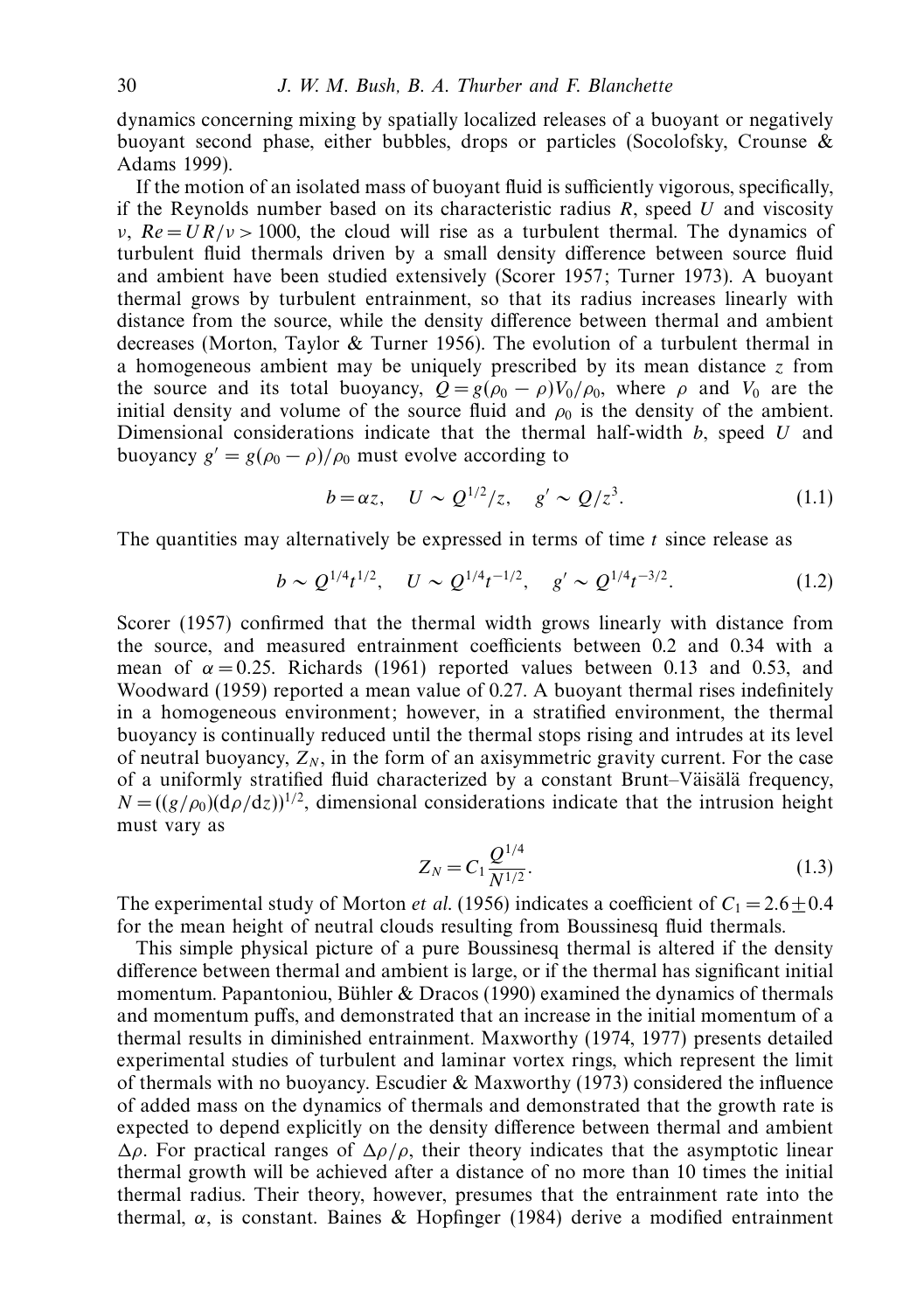law for non-Boussinesq thermals, and demonstrate that such heavy sinking thermals expand more rapidly than do their Boussinesq counterparts. Thus, one expects a relatively rapid approach to Boussinesq behaviour (over approximately four initial cloud diameters). However, they also observe experimentally a delayed onset of vortex generation after exit for the case of heavy thermals. This physical picture of thermal motion is further complicated when the buoyancy is associated with the presence of rigid particles.

Slack (1963) pointed out that a cloud of particles in air may settle at a rate significantly larger than that of the individual particles. For sufficiently large numbers of small particles, the cloud behaves as a second phase of fluid, and so takes the form of a negatively buoyant turbulent thermal. He also observed that at a critical distance from the source, termed the fallout height, the particles fall out of the base of the descending thermal in the form of a bowl-shaped swarm which descends at the settling speed of the individual particles. The ability of particle clouds to behave as a second phase of fluid in which the particles are effectively in dilution rather than in suspension was used by Bradley (1965) to account for the anomalous settling rates observed in sedimentation in lakes.

Rahimipour & Wilkinson (1992) examined turbulent particle clouds comprised of monodisperse particles with a limited range of particle Reynolds numbers (1 *<*  $Re_p < 10$ ). The dynamics of a cloud of buoyancy  $Q = (\rho_p - \rho)gN_pV_p/\rho$  and radius *b* initially consisting of  $N_p$  particles of density  $\rho_p$  and volume  $V_p$  with settling speed  $w_s$  released into a fluid of density  $\rho$  was characterized in terms of a cloud number  $N_c = w_s bQ^{-1/2}$ , which, according to (1.1), prescribes the relative magnitudes of the settling speed of the individual particles and the descent speed of an equivalent fluid thermal. For  $N_c > 1$ , the particles were observed to rain out of the cloud as individuals, while for  $N_c < 1$ , the size and speed of the particle cloud evolves according to the thermal scalings stated in  $(1.1)$ . Rahimipour & Wilkinson distinguished between three distinct phases of particle cloud motion following release; specifically, a ballistic phase in which the cloud accelerates until attaining a turbulent state, a self-similar turbulent thermal phase, and a dispersive phase, in which the particles have separated from the entrained fluid and settle at  $w_s$ . Similar stages were observed by Bühler & Papantoniou (1991), who also attempted to characterize the relatively small spreading rate of the cloud in its dispersive or swarm phase due to the dynamic enhancement of pressure within the cloud. Nakatsuji, Tamai & Murota (1990) examined experimentally twodimensional (line) particle thermals and demonstrated that the deposition pattern at the bottom of the tank depends critically on the relative magnitudes of the fallout height  $Z_f$  and the layer depth *H*: for  $Z_f < H$ , a localized deposit arose, while for  $Z_f > H$ , the particle cloud spreads upon impact, giving rise to a doubly-peaked deposition pattern.

The most extensive experimental study of particle clouds reported to date is that of Ruggaber (2000), who focused on the cloud's thermal phase and demonstrated that it may be subdivided into turbulent and circulating phases. The transition from turbulent to circulating phases is marked by a substantial ( $\sim$ 33%) decrease in the entrainment coefficient, from the turbulent value ( $\alpha \sim 0.25$ ) to one consistent with the buoyant vortex ring theory of Turner (1957, 1964). The diminution of entrainment into particle clouds with distance from the source was also quantified by Rahimipour & Wilkinson (1992), who identified the importance of the flow within the thermal on the entrainment coefficient, and so on the fallout height. Noh  $\&$  Fernando (1993) focused on elucidating the fallout criterion for two-dimensional particle clouds. They concluded that the fallout criterion cannot be simply expressed in terms of a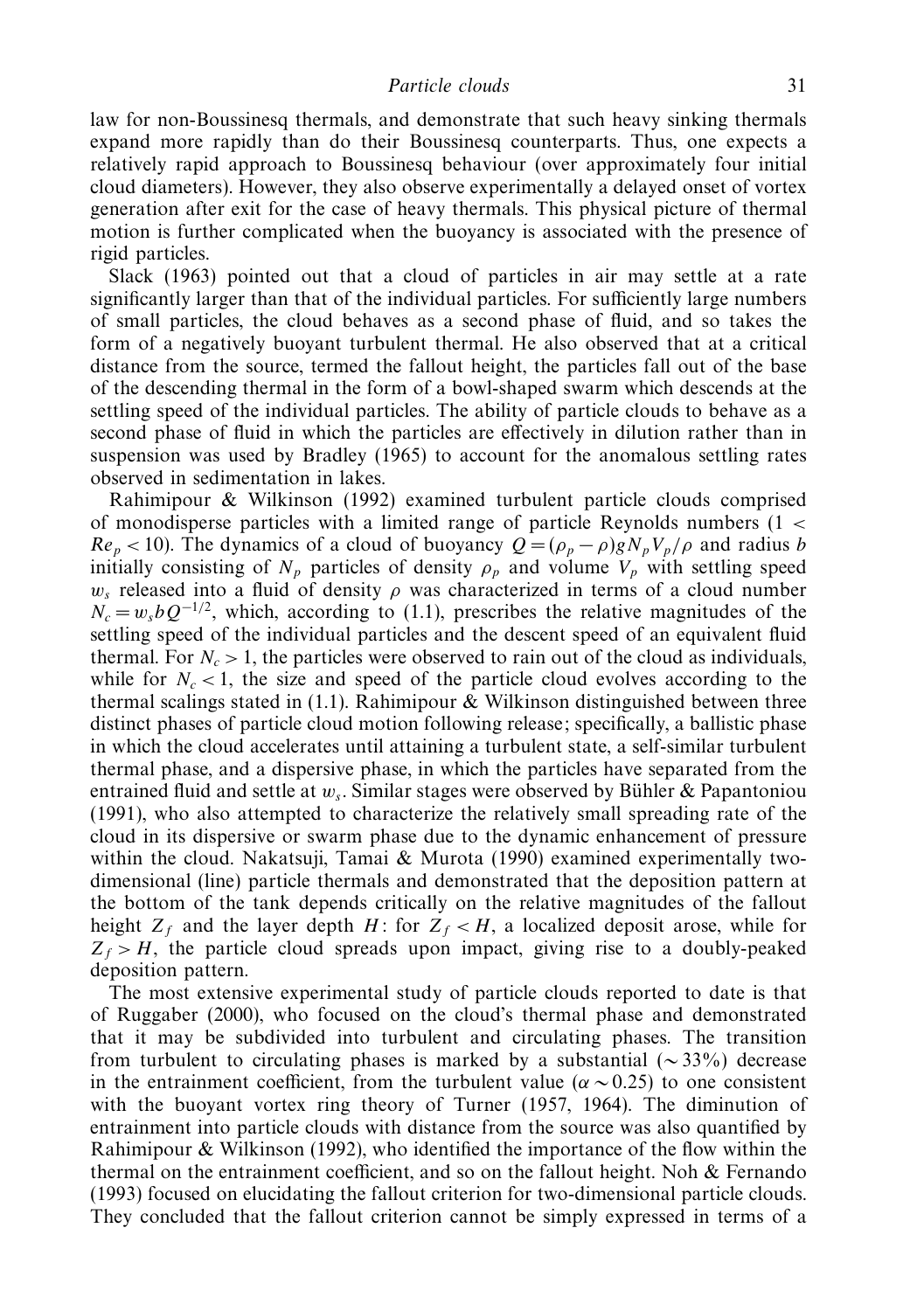cloud number, but also depends on the particle Reynolds numbers over the range  $0.2 < Re_p < 20.$ 

Wen  $\&$  Nacamuli (1996) examined the dependence of the form of particle clouds on the cloud Rayleigh number, defined as  $Ra = Q/(w_s^2 b_0^2)$  where  $b_0$  is the initial cloud radius. They report that as  $Ra$  is increased, the cloud structure changes from a laminar vortex ring to a turbulent thermal, and finally to a 'wake', which is characterized by a cloud elongated substantially in the direction of motion. They suggest that the entrainment into the cloud is diminished substantially over this progression, and that this large variation may be responsible for much of the discrepancy observed in experimental studies of particle clouds.

Despite its potential environmental significance, the interaction of a particle cloud with a stratified ambient has received very little attention. Luketina & Wilkinson (1994) consider a sediment cloud of initial buoyancy *Q* settling through a stratified ambient characterized by a constant Brunt–Väisälä frequency *N*. They observe that the fluid entrained by the sediment cloud sinks to a maximum depth at which the particles fall out, then rebounds to a height,  $Z_R$ , at which it intrudes as a gravity current. They develop an accompanying numerical model which demonstrates that the fluid oscillates about  $Z_R$  at a frequency comparable to *N*. Finally, they suggest the importance of the stratified cloud number  $N_s = w_s Q^{-1/4} N^{-1/2}$  on the cloud dynamics, noting that the fallout height appears to decrease with  $N_s$ . A more detailed investigation of the stratified case is a principal contribution of our paper; in particular, we characterize the explicit dependence of the fallout and rebound heights on *Ns* through a combined experimental and theoretical approach.

We present herein the results of a combined theoretical and experimental study aimed at elucidating the mixing processes accompanying the settling of particle clouds in homogeneous and stratified ambients. Our theoretical model and numerical simulations are described in  $\S 2$ . The experimental techniques employed in our study are detailed in § 3. Our study of particle settling in a homogeneous fluid is described in §4, while the stratified environment is discussed in §5. The broader relevance and applications of this work are considered in  $§ 6$ . Particular attention is given to deducing criteria for the various modes of particle deposition from particle clouds in a stratified ambient.

#### *2. Theoretical model*

We consider the release of  $N_p$  negatively buoyant particles of mass  $m_p$ , radius *a* and density  $\rho_p$  into an initially quiescent ambient of density  $\rho_q$ . The ambient may either be homogeneous,  $\rho_a = \rho_0$ , or characterized by a stable linear stratification with a constant Brunt–Väisälä frequency *N* and density profile  $\rho_a(z) = \rho_0(1 + N^2 z)$ . Note that *z* increases with depth from the point of release  $z = 0$ . The result is a particle cloud with total buoyancy  $Q = g'V_0$  defined in terms of the reduced gravity of the particles  $g' = (\rho_p - \rho_a)g/\rho_a$ , and the initial cloud volume  $V_0 = m_p N_p/\rho_p$ . The cloud Reynolds number  $Re = Ub/v$  based on the cloud half-width *b* and speed *U* is assumed to be sufficiently large that the cloud initially evolves as a turbulent thermal, entraining ambient fluid as it descends.

Following the entrainment hypothesis (Morton *et al.* 1956), we assume that the horizontal speed of fluid entrainment *u* into the cloud is proportional to the mean vertical cloud speed *w*, that is,  $u = \alpha w$ . Mass conservation thus requires that the total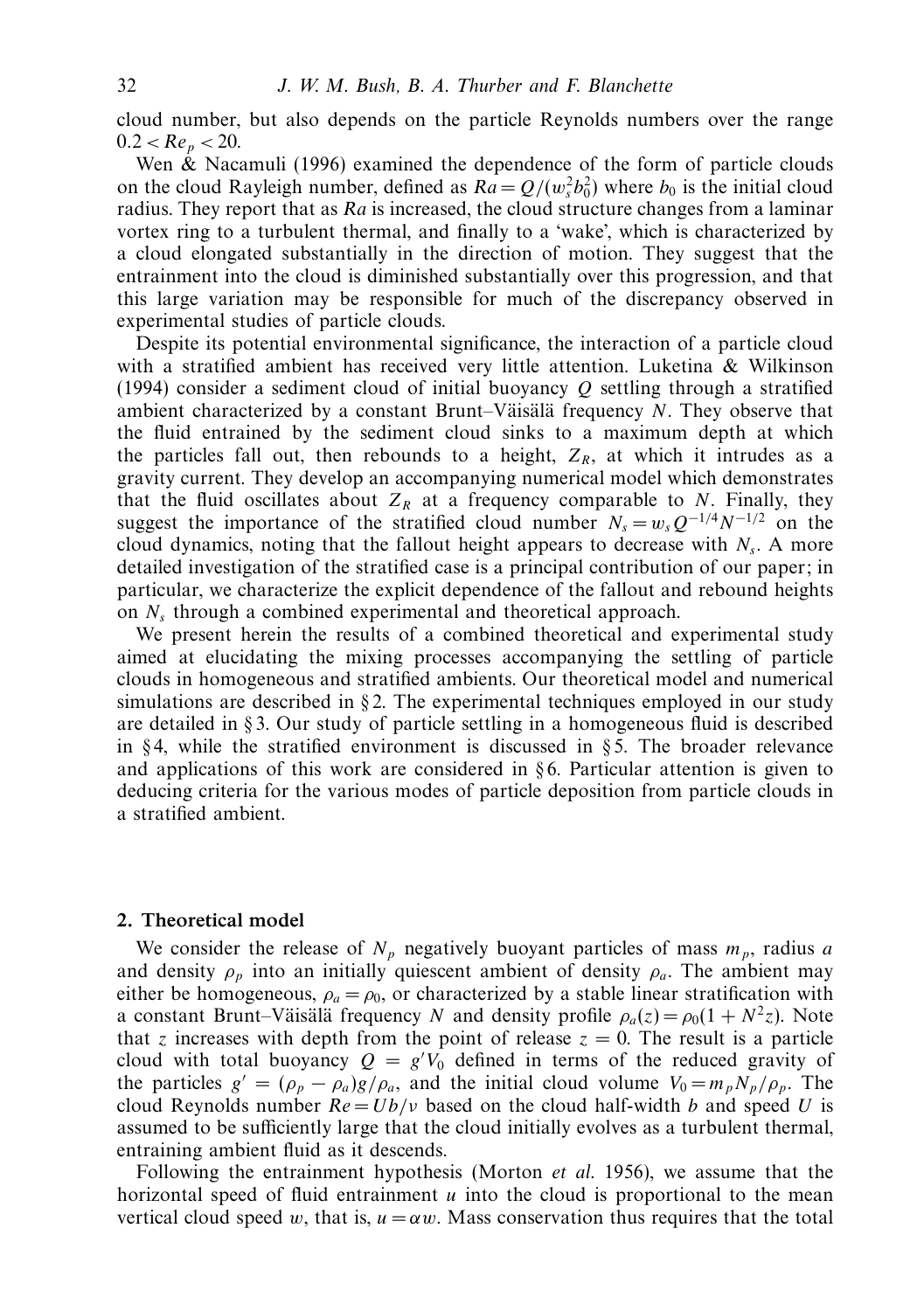cloud mass  $M = \rho V$  evolves according to

$$
\frac{dM}{dt} = \frac{d}{dt}(\rho V) = \eta 4\pi \alpha \rho_a r^2 |w|,
$$
\n(2.1)

where  $\eta$  is a shape factor such that the cloud volume is expressed in terms of the maximum (horizontal) cloud radius *r* by  $V = n4\pi r^3/3$ . The cloud is thus treated as a slightly oblate ellipsoid with width *r* and height *ηr*. Scorer's (1957) and subsequent experimental studies of fluid thermals indicated that  $V = 3r^3$ ; we thus take  $\eta = 9/(4\pi)$ in what follows. The mean cloud density is defined as

$$
\rho = \frac{\rho_p \phi + \rho_f (1 - \phi)}{V},\tag{2.2}
$$

where  $\rho_f$  is the mean density of the fluid within the cloud,  $\phi$  is the particle volume fraction and *V* is the total cloud volume. For a homogeneous ambient, the fluid within the cloud has the same density as the ambient,  $\rho_f = \rho_0$ , and the cloud buoyancy is independent of *z*.

In a stratified ambient, the cloud buoyancy is *z*-dependent and given by

$$
Q = \frac{(\rho - \rho_a)Vg}{\rho_a(0)}.
$$
\n(2.3)

The rate of change of the ambient density in the cloud's frame of reference,  $d\rho_a/dt = \rho_a(0) w N^2/g$  may be combined with (2.3) to yield the rate of change of cloud buoyancy:

$$
\frac{\mathrm{d}Q}{\mathrm{d}t} = -VwN^2.\tag{2.4}
$$

Newton's second law relates the cloud acceleration to the sum of the buoyancy and hydrodynamic forces:

$$
\frac{\mathrm{d}}{\mathrm{d}t}\left(wV(\rho+k\rho_a)\right) = \rho_a(0)Q - C_d\rho_a\pi r^2w^2\frac{w}{|w|},\tag{2.5}
$$

where  $k$  and  $C_d$  are, respectively, the added mass and drag coefficients of the cloud (Rahimipour & Wilkinson 1992). In their numerical study of particle clouds in a stratified ambient, Luketina & Wilkinson (1994) examined a similar set of equations, and set  $C_d = 1/2$  and  $k = 1/2$ , values appropriate for a rigid sphere at high Reynolds number; however, experimental studies suggest significantly smaller values. Maxworthy's (1974) observations of turbulent vortex rings suggest a value of 0.02 for  $C_d$ . Ruggaber's (2000) study of particle clouds actually suggested small negative values for both  $C_d$  and k, from which he concluded that the appropriate values must be negligibly small. In §4.2, we infer values of  $C_d$  and k by comparing our simulations and experimental observations of the descent rates of particle clouds; the results so deduced are consistent with those deduced by Maxworthy (1974) and Ruggaber (2000).

Equations (2.2)–(2.5) are non-dimensionalized using a lengthscale  $l_n = Q_0^{1/4} N^{-1/2}$ , timescale  $N^{-1}$ , and characteristic density  $\rho_a(0)$ . The non-dimensional equations take the form

$$
\frac{dV}{dt} = \eta 4\pi \alpha r^2 |w|, \qquad \frac{dQ}{dt} = -Vw, \qquad \frac{dz}{dt} = w,
$$
 (2.6)

$$
V\left(\rho_a(1+k)+\frac{\beta Q}{V}\right)\frac{\mathrm{d}w}{\mathrm{d}t}=Q-C_d\rho_a\pi r^2w^2\frac{w}{|w|}-\beta kw^2V-\rho_a(1+k)w\frac{\mathrm{d}V}{\mathrm{d}t},\quad(2.7)
$$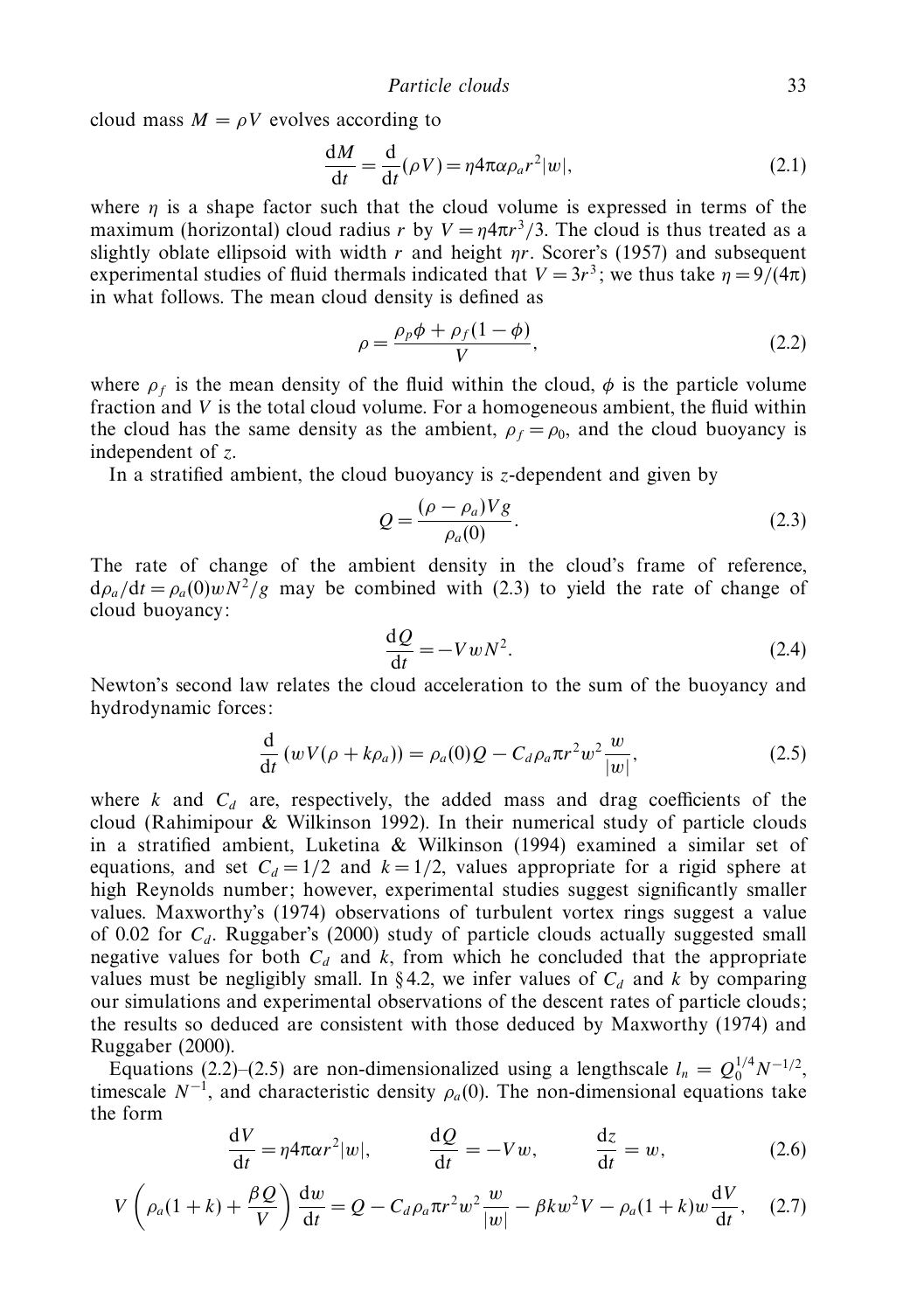where the densities of the ambient and cloud are given by, respectively,

$$
\rho_a = 1 + \beta z, \qquad \rho = \rho_a + \beta Q/V, \tag{2.8}
$$

and  $V$ ,  $Q$ ,  $w$  and  $z$  now represent non-dimensional variables. The dimensionless number  $\hat{\beta} = Q_0^{1/4} N^{3/2}/g$  indicates the fraction by which the ambient density changes between the release height  $z = 0$  and a typical intrusion height,  $l_n$ .

The particle fraction in the cloud is given by

$$
\phi = \frac{\rho - \rho_a}{\rho_p - \rho_a},\tag{2.9}
$$

and the density of the interstitial fluid in the cloud may be deduced from (2.2):

$$
\rho_f = \frac{V\rho - \rho_p \phi}{1 - \phi}.
$$
\n(2.10)

When the cloud speed is exceeded by the settling speed of the particles, the particles exit the cloud and so no longer contribute to its negative buoyancy. After fallout, we thus redefine *Q* to be

$$
Q = \frac{(\rho_f - \rho_a)(V - \phi_0 V_0)g}{\rho_a(0)}.
$$
\n(2.11)

In a stratified ambient, this reduction of cloud buoyancy *Q* causes the cloud to ascend to its level of neutral buoyancy, the rebound height.

Numerical simulations of the full system of equations  $(2.4)$ – $(2.8)$  were performed using a fourth-order Runge–Kutta integrator. The cloud was started from rest  $(w = 0$  at  $z = 0)$  and owing to our non-dimensionalization,  $Q(0) = 1$  by definition. The non-dimensional initial cloud volume is given by  $V(0) = V_0 Q_0^{-3/4} N^{3/2}$ , and the non-dimensional settling speed corresponds to the stratified cloud number  $N_s =$  $w_s Q_0^{-1/4} N^{-1/2}$ . Comparison with our experiments was achieved through appropriate choices of  $\beta$ ,  $V(0)$  and  $N_s$ .

In order to test the reliability of our simulations, we first examined the dynamics of negatively buoyant fluid thermals in the absence of particles. In the small *β* limit that corresponds to a uniform ambient, the similarity solution described by equations (1.1)–(1.2) was well recovered in the limit of small initial cloud volume. In order to further benchmark our numerics, we investigated the behaviour of a negatively buoyant fluid thermal in a stratified ambient. The cloud reaches and overshoots its level of neutral buoyancy  $Z_N$  and thereafter oscillates about  $Z_N$ . As was the case in the simulations of Luketina & Wilkinson (1994), the period of oscillation about the neutral height is slightly greater than  $2\pi N^{-1}$ , presumably owing to the influence of entrainment. The intrusion height depends strongly on the numerical value taken for the entrainment coefficient  $\alpha$ . In particular,  $Z_N N^{1/2} / Q_0^{1/4}$  was 4.04 for  $\alpha = 0.15$  and 1.79 for  $\alpha$  = 0.35. Using the average value,  $\alpha$  = 0.25, deduced by Scorer (1957) (and in §4.1) yields an intrusion height,  $Z_N = 2.79 \frac{Q_0^{1/4} N^{-1/2}}{N}$ , consistent with the result (1.3) reported by Morton et al. (1956). We note that the intrusion height was insensitive to changes in  $k$  and  $C_d$ , since these parameters influence the cloud speed but not its composition.

Having thus benchmarked our numerical simulations against well-established results in homogeneous and stratified environments, we may proceed by using them to examine the dynamics of particle clouds in both homogeneous and stratified environments. The results of our numerical simulations are presented with our experimental results in §§ 4 and 5.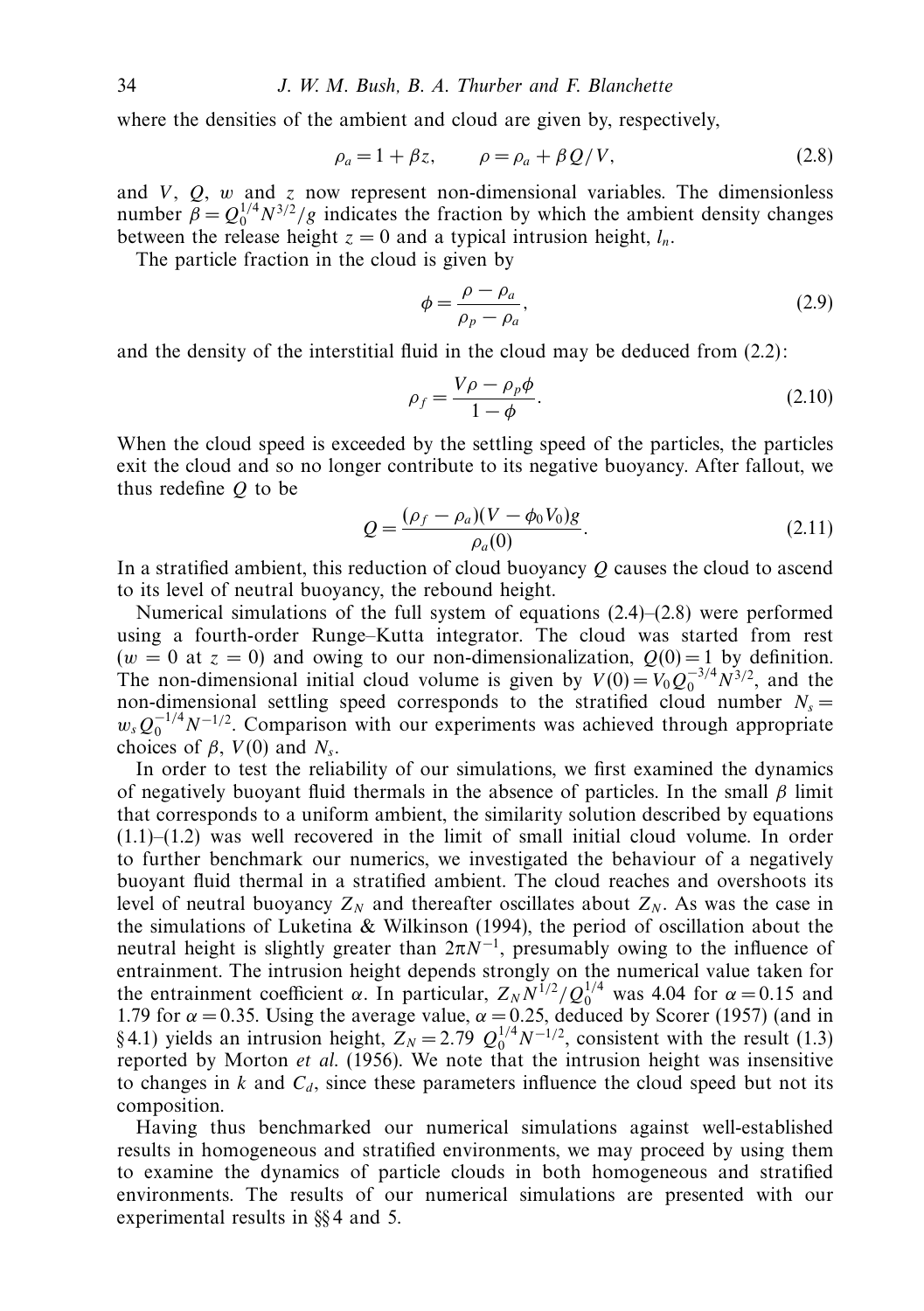

Figure 1. A schematic illustration of the release mechanism. The payload consists of known quantities of glass beads, water and fluorescein dye.

#### *3. Experimental technique*

A cylindrical tank of diameter 45 cm and depth  $H = 90$  cm was filled with water, or with a linearly stratified saltwater solution using the Oster double-bucket system. The cylindrical tank was housed in a rectangular casing filled with water in order to eliminate parallax. The payload was released by withdrawing a plunger from a funnel in the centre of the tank (figure 1). One of two funnels (of diameters 1.9 cm and 4.4 cm) was used according to the payload size. The release was made precisely at the surface of the water in order to minimize the initial momentum of the cloud. The resulting flow was illuminated from the side by a light sheet, and recorded with a video camera at sufficient distance  $(3-4 \text{ m})$  to eliminate errors associated with parallax. A grid was placed on the front face of the tank which, together with a timecode generator on the video signal, enabled the computation of cloud speeds. Reviewing the video frames also enabled us to identify the fallout and rebound heights.

The payload contained  $N_p$  monodisperse glass spheres of radius  $a$ , volume  $V_p = 4\pi a^3/3$  and density  $\rho_p$ . The properties of the 11 types of particle used (obtained from MO-SCI Corporation) are detailed in table 1. The settling speeds  $w_s$  of the individual particles were measured and found to be in good agreement with the empirical relation of Dietrich (1982) for spherical particles:

log*<sup>W</sup>* <sup>=</sup>−3*.*76715+ 1*.*92944log*<sup>D</sup>* <sup>−</sup>0*.*09815log*D*<sup>2</sup> <sup>−</sup>0*.*0057log*D*<sup>3</sup> + 0*.*00056log*D*<sup>4</sup> *,* (3.1)

where  $W = w_s^3/g'v$ ,  $D = g'a^3/8v^2$  and  $g' = g(\rho_p - \rho)/\rho$  is the reduced gravity of the particles. For each particle size, five measurements of the settling speed were made, and the observed variance was consistent with that in the particle sizes. The particle Reynolds numbers,  $Re = w_s a/v$ , based on the individual particle settling speeds  $w_s$ ranged from 0.15 to 300. Payload masses varied from 0.2 g to 50 g. The payload also contained a small volume (typically 5–10 ml) of water which served to wet the particles completely, and so avoid the delayed onset of turbulence which typically accompanies dry particle releases (Ruggaber 2000). A few drops of dye (either food colouring or fluorescein) were added to the payload in order to facilitate flow visualization by marking the fluid entrained into the particle cloud.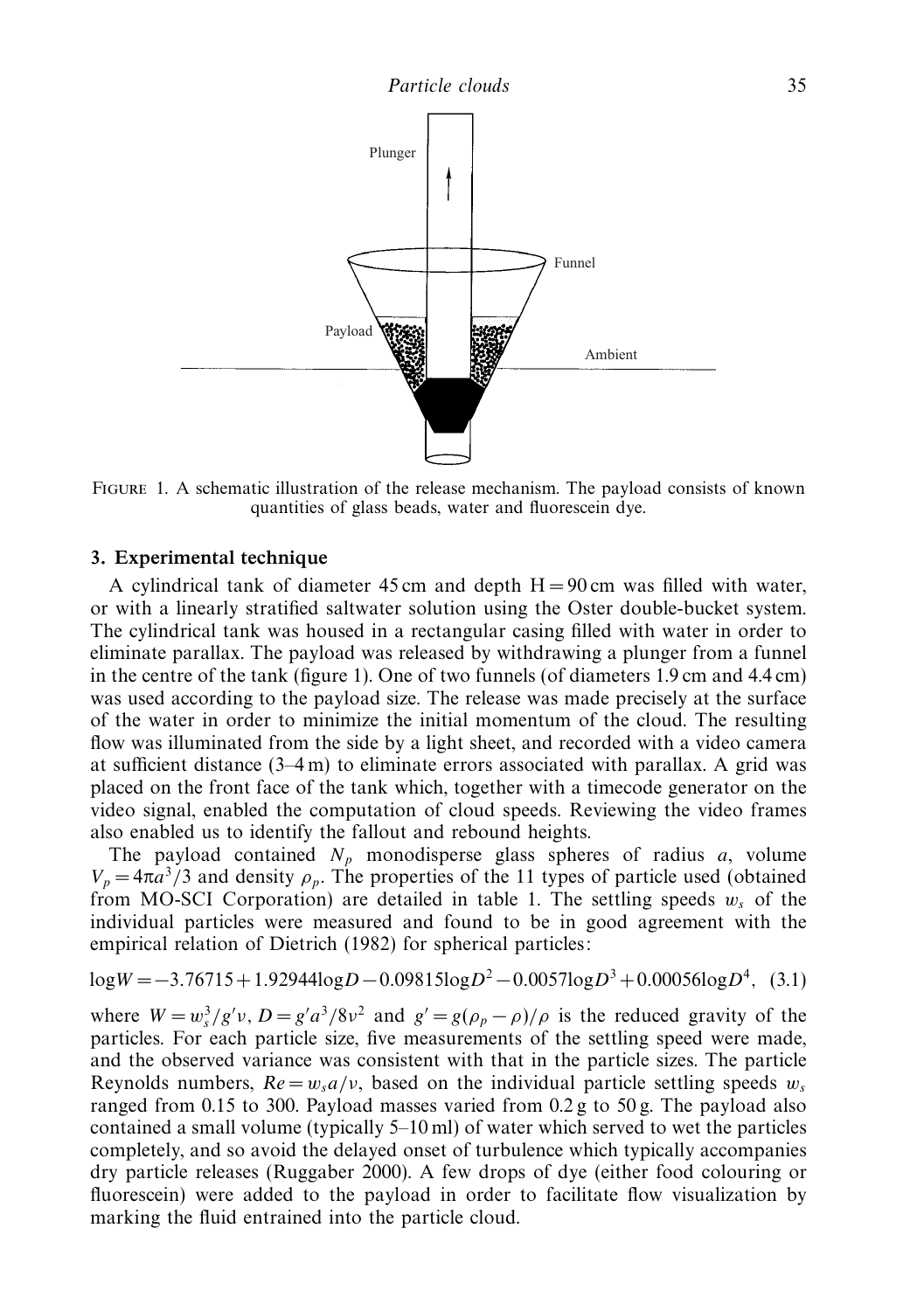| $a$ (cm)         | $w_s$ (cm s <sup>-1</sup> ) | $\rho_p$ (g cm <sup>-3</sup> ) | Re <sub>p</sub> |
|------------------|-----------------------------|--------------------------------|-----------------|
| $0.1095 + 0.01$  | $27.4 + 1.4$                | 2.5                            | $300 + 40$      |
| $0.077 + 0.008$  | $22.0 + 1.4$                | 2.5                            | $170 + 25$      |
| $0.065 + 0.005$  | $18.2 + 0.8$                | 2.5                            | $118 + 12$      |
| $0.055 + 0.005$  | $16.4 + 0.8$                | 2.5                            | $90 + 12$       |
| $0.039 + 0.004$  | $11.3 + 0.5$                | 2.5                            | $44 + 6$        |
| $0.023 + 0.002$  | $6.6 + 0.25$                | 2.5                            | $15 + 2$        |
| $0.016 + 0.001$  | $7.7 + 0.25$                | 4.2                            | $12.3 + 1.2$    |
| $0.010 + 0.001$  | $4.4 + 0.10$                | 4.2                            | $4.4 + 0.7$     |
| $0.005 + 0.001$  | $1.89 + 0.05$               | 4.2                            | $0.94 + 0.2$    |
| $0.003 + 0.0005$ | $1.62 + 0.05$               | 4.2                            | $0.48 + 0.1$    |
| $0.002 + 0.0004$ | $0.78 + 0.05$               | 4.2                            | $0.15 + 0.03$   |

TABLE 1. Properties of the glass spheres used in the experiments: radius *a*, density  $\rho$ , measured settling speeds in water  $w_s$  and particle Reynolds number  $Re_p = w_s a/v$ .

The virtual origin is defined as the position of the thermal source that would be inferred by extrapolating from its far-field form and assuming that the thermal motion was everywhere self-similar. Deviations of the thermal evolution from a self-similar structure (that is, nonlinear dependence of cloud width on distance from the source) in the vicinity of the origin typically lead to an offset between the real and virtual origins. For example, the delayed onset of turbulence for the case of large payloads of high-density particles typically results in the virtual origin being displaced forward relative to the real origin (and so to a positive virtual origin). In our experiments, a rough estimate of the virtual origin could be obtained by tracing the far-field evolution of the cloud, deducing a mean entrainment coefficient for the cloud in its self-similar thermal phase, and extrapolating backwards. As is typically the case in experimental investigations of turbulent thermals, indeterminacy in the virtual origin and variations in the entrainment coefficient are at once unavoidable and difficult to distinguish, and are the dominant source of scatter in the data.

We assume in the present study that throughout the thermal phase, the particles remain uniformly distributed throughout the cloud. A more detailed consideration of the interaction between the fluid and particle dynamics within the cloud may be found in Ruggaber (2000). Finally, the influence of the domain boundaries was investigated. The entrainment into the plume was significantly reduced when the plume width became comparable to half the tank width. This constraint limited the parameter regime explored in our study.

#### *4. Homogeneous ambient*

In all experiments, the cloud Reynolds number  $Re = Ub/v$  based on the cloud halfwidth *b* and speed *U* was sufficiently large that the fluid motions generated by the sinking cloud were initially turbulent. The cloud Rayleigh number,  $Ra = Q/(w_s^2 b_0^2)$ ranged from 20 to 10 000. In accordance with the observations of Rahimipour & Wilkinson (1992), following the release of particles into a homogeneous ambient, the cloud evolved through three distinct phases: the ballistic or acceleration phase; the self-similar thermal phase; and the dispersive phase. While the distinction between the thermal and dispersive phases was readily made, that between the ballistic and thermal phases was less obvious.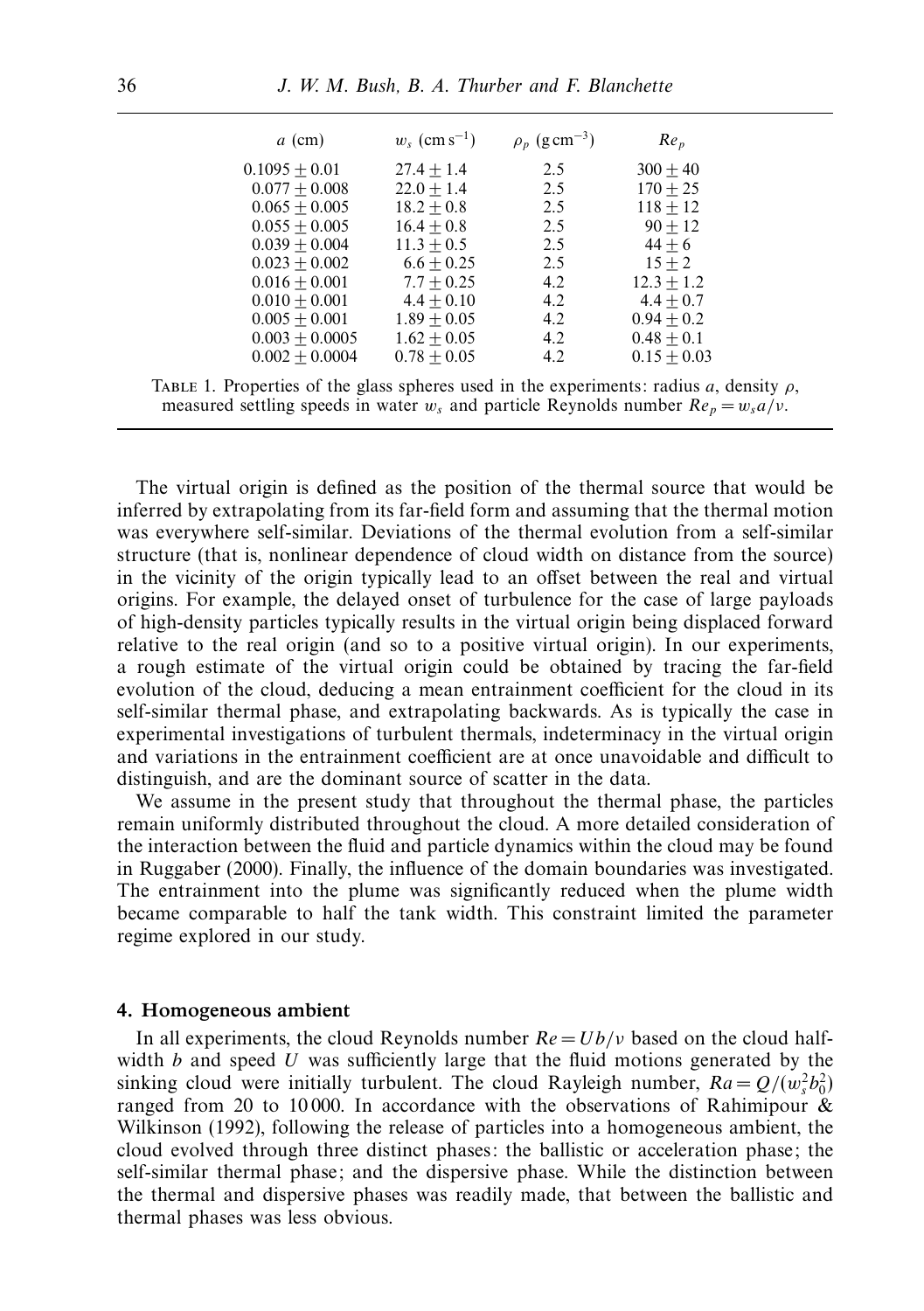

Figure 2. The evolution of a turbulent particle cloud in a homogeneous ambient. The cloud grows through turbulent entrainment  $(a, b)$  until the particles fall out of the cloud in the form of a bowl-shaped swarm (*c, d*). The fluid entrained by the cloud is rendered visible by adding fluorescein dye to the initial payload.

Figure 2 illustrates the typical evolution of a particle cloud in a homogeneous environment. The thermal form is taken after a brief adjustment phase, and persists until the particles begin to precipitate out of the bottom of the cloud. Subsequently, the particles descend in the form of a bowl-shaped swarm within which there is negligible relative motion between the particles. The fallout arises when the particles can no longer be suspended by the circulation within the cloud. The bowl shape may be understood in terms of the interaction between the vortical flow within the cloud and the relatively dense suspended sediment: the fallout occurs first along the cloud centreline and last along its edges, where the vortex motion is, respectively, downwards and upwards relative to the cloud. Following fallout, the fluid entrained by the thermal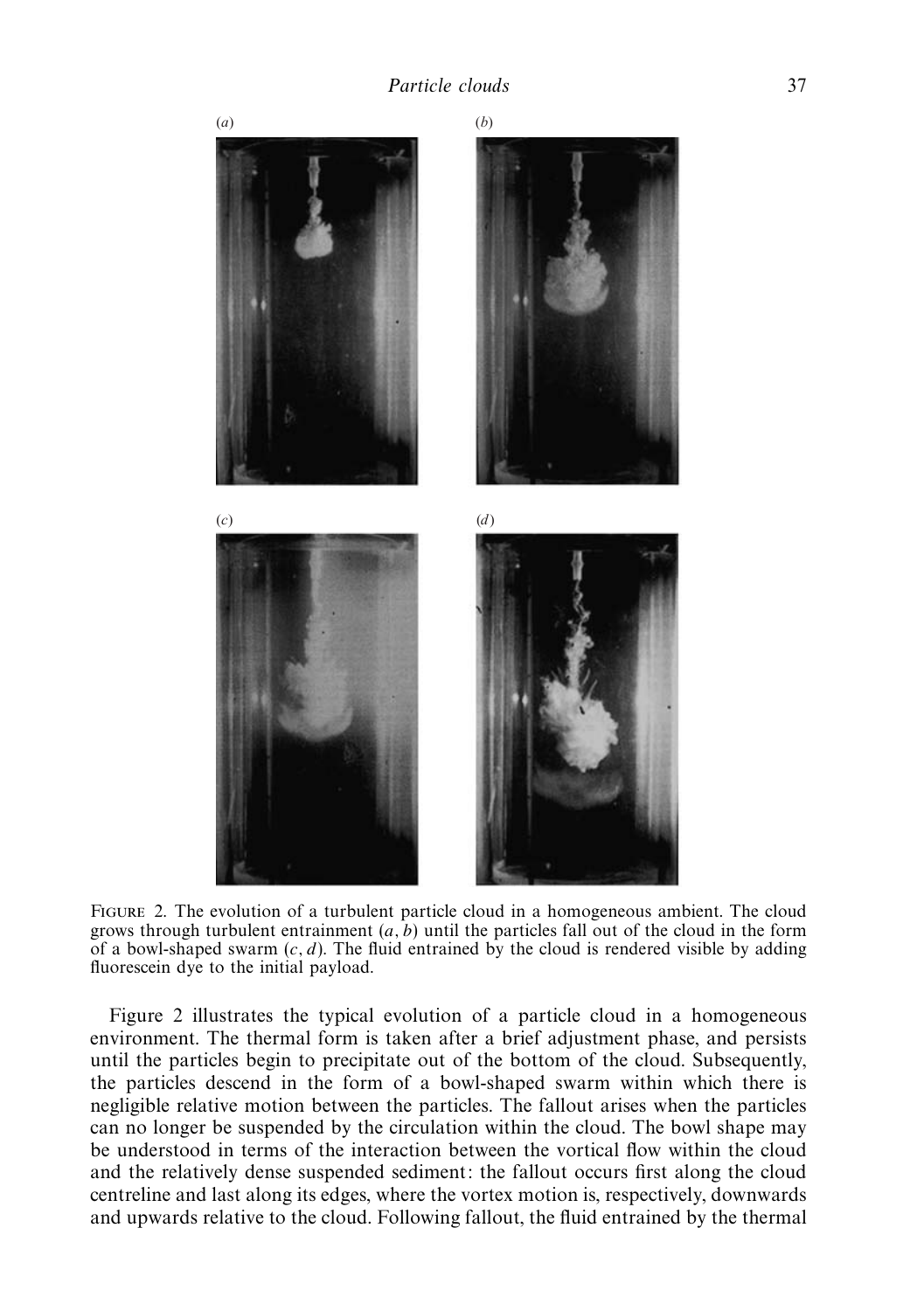

FIGURE 3. Cloud width, 2*b*, as a function of the distance of the cloud's centre-of-mass from the source, *z*, for three payload sizes:  $\times$ , 1 g;  $\circ$ , 7 g;  $\circ$ , 20 g. The particle Reynolds number in each experiment is  $Re_p = 0.94$ . Note that the linear growth characteristic of turbulent thermals is delayed for the largest payload, giving rise to a significant forward displacement of the virtual origin. A characteristic error bar is shown.

trails the particle swarm in the form of a neutrally buoyant vortex ring or momentum puff (Maxworthy 1974, 1977). We note that, while the extent of the adjustment phase appeared to increase with cloud Rayleigh number, the dependence of flow form on *Ra* reported by Wen & Nacamuli (1996) was not observed. Specifically, the wake regime reported to exist for *Ra >* 1000 was not evident in our experiments with Rayleigh numbers as high as 10 000.

# 4.1. Cloud width

The cloud width is defined as the cloud's maximum horizontal extent, the evolution of which was measured from the video images. Figure 3 indicates the evolution of the cloud width with its mean distance from the source  $\zeta$  for three particle clouds prior to fallout. The particle size in each cloud is identical, but the initial cloud mass varies from 1.0 g to 20.0 g. Note that, while the rate of expansion of the cloud ultimately achieves a value independent of payload size (corresponding to  $\alpha \sim 0.25$ ), the distance required to achieve this value is larger for larger payloads: the ballistic phase or zone of flow establishment is extended for larger payloads, leading to a positive virtual origin. In particular, the virtual origin for the  $20g$  payload is evidently displaced by approximately 10 cm in figure 3. This decreased entrainment in the ballistic phase is consistent with the experimental observations of Baines  $\&$ Hopfinger (1984), and Rahimipour & Wilkinson (1992). In order to minimize the influence of the displacement of the virtual origin, we typically used payloads between 1 and 10 g.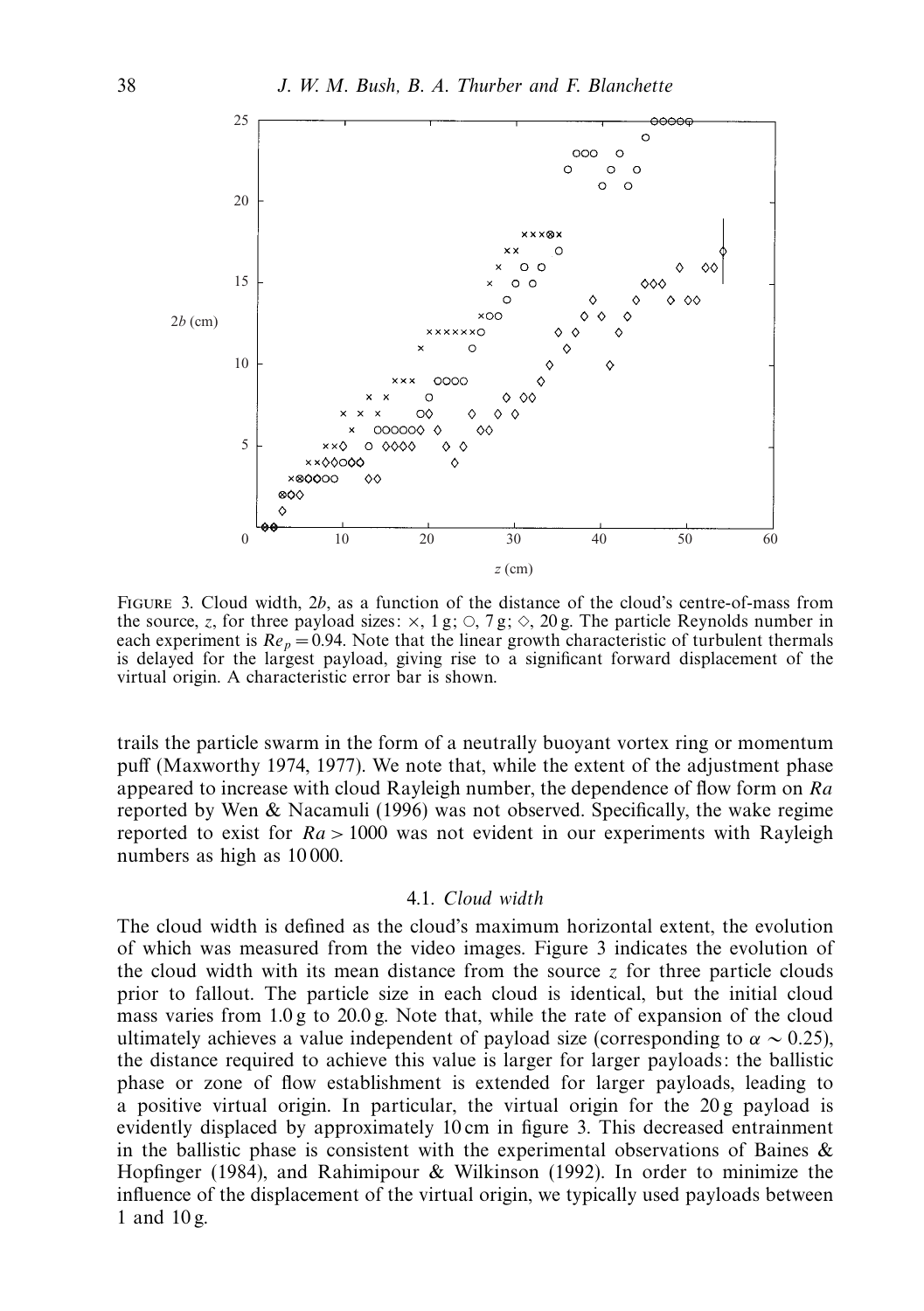

FIGURE 4. The dependence of the entrainment coefficient  $\alpha$  on the cloud Rayleigh number  $Ra = Q/(w_s^2 b_0^2)$  as defined by Wen & Nacamuli (1996). Values of  $Re_p$  for different symbols are given in the key. Characteristic error bars are shown.

Figure 4 indicates the dependence of the entrainment coefficient  $\alpha$  on the cloud Rayleigh number defined by Wen & Nacamuli (1996),  $Ra = Q/(w_s^2 b_0^2)$ , where  $b_0$  is the initial cloud radius. The entrainment rate is calculated from the rate of spread of the thermal once it attains its self-similar phase, that is, following its ballistic phase. The errors reported are associated with the uncertainties inherent in distinguishing between the ballistic and self-similar phases. While a wide range of  $\alpha$  values was observed (between 0.1 and 0.3), there was no apparent dependence of  $\alpha$  on Ra. We conclude that, as for fluid thermals, we may adequately describe the entrainment coefficient as  $0.25 \pm 0.1$ . While the explicit dependence of  $\alpha$  on cloud number  $N_c$  was considered by Rahimipour & Wilkinson (1992) and Ruggaber (2000), for a leadingorder description of the particle cloud dynamics, it is sufficient to approximate  $\alpha$  by a mean constant value. However, we note that comparison of our experiments and numerics will suggest a weak dependence of *α* on Re*p*.

In the self-similar thermal regime, the cloud width grows linearly with distance from the source. Consequently, the cloud width measured at a particular depth in the tank will be independent of cloud buoyancy provided the cloud is still in its thermal phase. This is clearly evident in figure 5, where the cloud width at, respectively, 30 cm and 50 cm is plotted against cloud buoyancy. Data on the right-hand side of the dashed line correspond to clouds that are still in their thermal phase, and so have a width that is independent of cloud buoyancy. The considerable scatter about the mean is associated with the variability in  $\alpha$  and the influence of the adjustment phase on the virtual origin. The data on the left-hand side of the dashed line correspond to clouds which are in their dispersive or swarm phase, and so have a normalized width  $2b/z$  that depends explicitly on cloud buoyancy. Note that fewer clouds persist in their thermal phase at  $z = 50$  cm.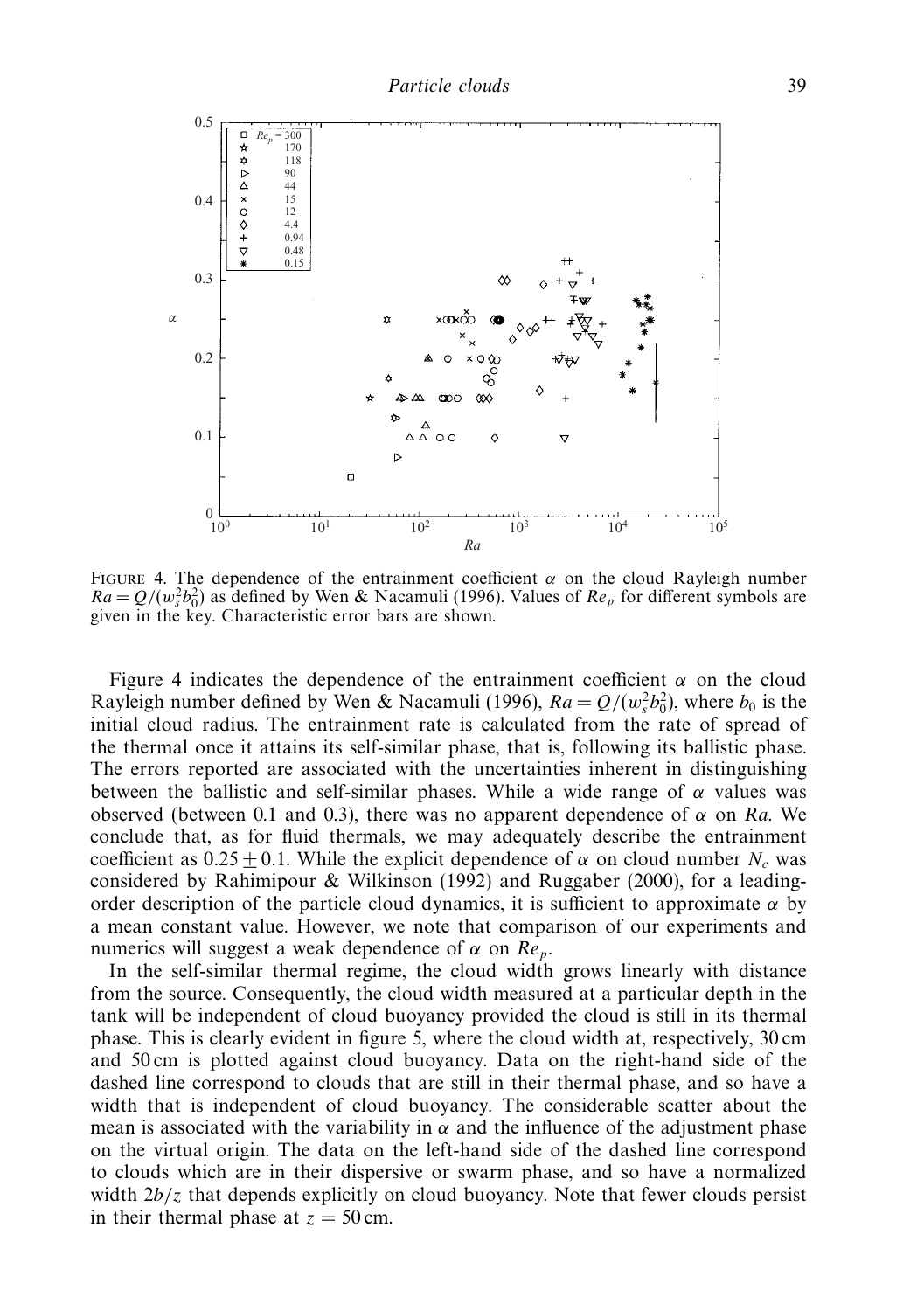

Figure 5. The dependence of normalized cloud width 2*b/z* on normalized cloud buoyancy  $Q/(z^2w_s^2)$  at distances (*a*)  $z = 30$  cm and (*b*)  $z = 50$  cm from the source. On the right-hand side of the dashed line, the clouds are in their thermal phase and *b* ∼ 0*.*25*z*; on the left-hand side, the clouds are in their swarm phase, and 2*b/z* depends explicitly on *Q*. Values of Re*<sup>p</sup>* for different symbols are given in the key.

#### 4.2. Frontal position and cloud speed

The position of the foremost edge of the cloud, or cloud front  $Z_M$ , was evaluated on the video frames and used to compute the cloud speeds. Figure 6(*a*) illustrates the observed dependence of  $Z_M$ , on time from release *t* for three particle clouds with  $Re_p = 0.94$ . The two distinct dynamic phases of the particle clouds are evident: the thermal phase, in which  $Z_M \sim t^{1/2}$  and  $U \sim t^{-1/2}$  (as suggested by (1.2)); and the swarm phase, in which  $Z_M \sim t$  and  $U = w_s$ . We note also that the transition from thermal to swarm arises at a fallout height  $Z_f$  that increases with payload size.

Tracking the rate of descent of the cloud allows us to infer the hydrodynamic drag and added mass coefficients, respectively,  $C<sub>D</sub>$  and  $k$ , appearing in our theoretical formulation in § 2. Figure 6(*b*) illustrates the descent rate of the 7 g particle cloud (corresponding to the top curve in figure 6*a*) plotted with the results of our numerical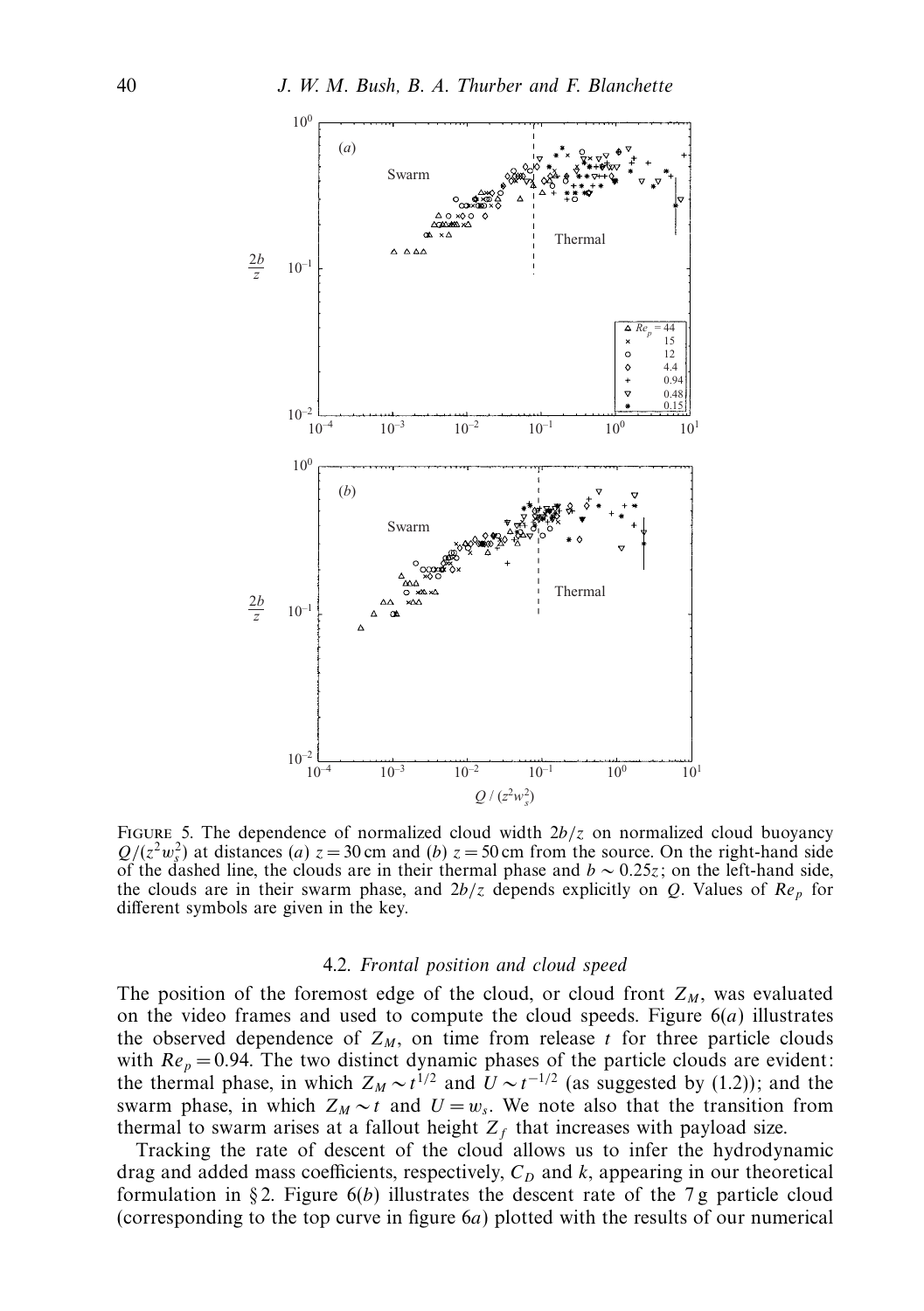

FIGURE 6. (*a*) The dependence of normalized cloud front position  $Z_M/b_0$  on dimensionless time for three payload sizes:  $\triangle$ , 1 g;  $\heartsuit$ , 5 g;  $\diamond$ , 7 g. In each experiment,  $Re_p = 0.94$ . After an initial thermal phase in which the cloud speed scales as  $t^{-1/2}$  as suggested by (1.2), the particles settle at their individual settling speeds. Note that the larger payloads have a prolonged thermal phase. (*b*) The numerical simulation of the 7 g payload, corresponding to the top curve in (*a*). The dashed line was computed with drag and added mass coefficients  $C_d = k = 0.5$  appropriate for a rigid sphere, the solid line with  $C_d = 0.02$  and  $k = 0$  appropriate for a thermal. F indicates the point of fallout for both the simulations and experiments.

simulations. The dashed line represents the numerical results deduced using the hardsphere results ( $C_d = k = 0.5$ ) proposed by Luketina & Wilkinson (1994). These results are clearly unsatisfactory: the cloud sinks too slowly, and the fallout height is thus underestimated. The solid line represents the numerical results obtained using the values proposed by Maxworthy (1974) and Ruggaber (2002):  $C_d = 0.02$  and  $k = 0$ . The numerics satisfactorily match the experimental data: the predicted and observed cloud speeds are consistent through both the cloud and swarm phases, and the fallout height is well reproduced. We proceed by adopting the results suggested by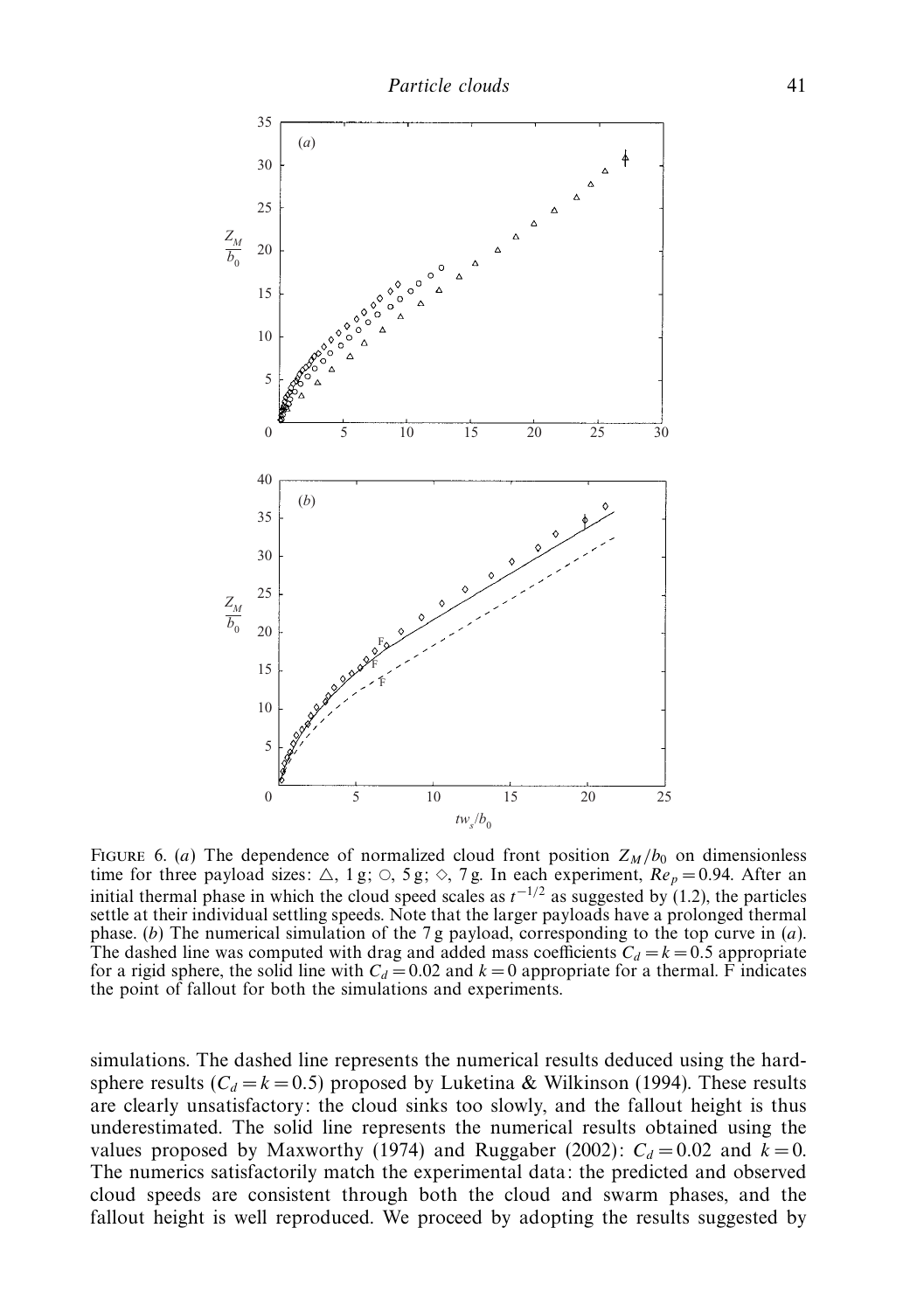

FIGURE 7. The dependence of normalized cloud speed  $U/w_s$  on normalized buoyancy  $Q/(z^2w_s^2)$ at (*a*)  $z = 30$  cm and (*b*)  $z = 50$  cm. On the left-hand side of the dashed line, the clouds are in their swarm phase, and settle at  $w_s$ ; on the right-hand side, the clouds are in their thermal phase. The numerical simulations yield the solid lines, which have a slope of 0.5 in the thermal phase, where  $U \sim Q^{1/2}/z$ .

Maxworthy (1974) and Ruggaber (2002),  $C_d = 0.02$  and  $k = 0$ , in all of our numerical simulations of particle clouds.

Figure 7 illustrates the observed cloud speed *U* measured at two depths,  $z = 30$  cm and  $z = 50$  cm, as a function of the cloud buoyancy. The cloud speed is normalized by the particle settling speed *ws*, so we expect a dependence in the thermal regime of the form

$$
\frac{U}{w_s} = C_2 \frac{Q^{1/2}}{zw_s}.
$$
\n(4.1)

Two distinct behaviours corresponding to the thermal and swarm regimes are indicated in figure 7. In the thermal regime, the data indicate that the scaling of (4.1) is valid, and that the coefficient  $C_2 = (3.0 \pm 0.4)$ . In the swarm regime, the speed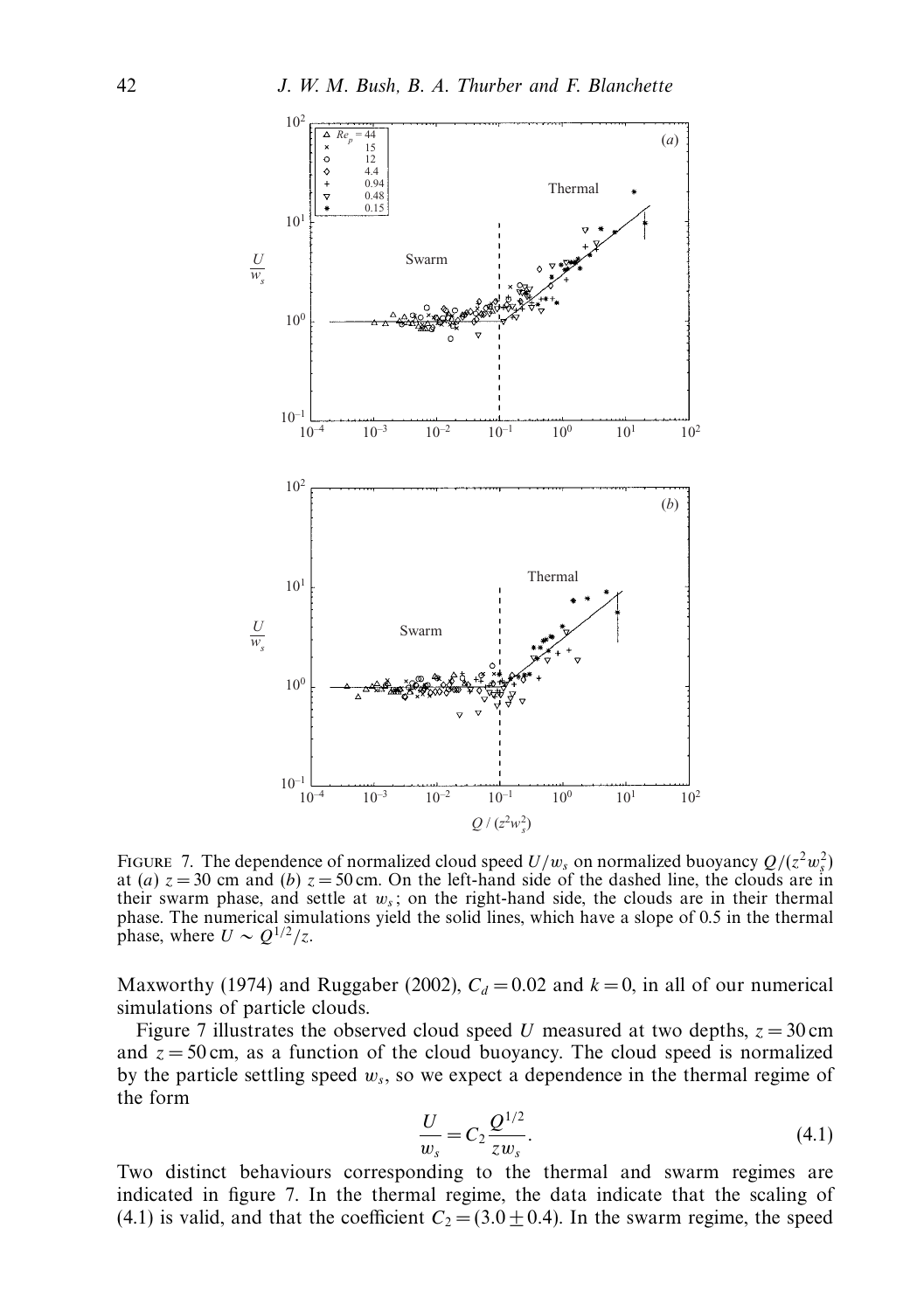

FIGURE 8. The observed dependence of normalized fallout height,  $Z_f/a$ , on  $Q^{1/2}/w_s a$  for all Re*<sup>p</sup>* considered. The solid line represents the best fit line, which has a slope of 0.83. The dashed line corresponds to the results of our numerical simulations, and has a slope of 1. Values of Re*<sup>p</sup>* for different symbols are given in the key. A characteristic error bar is shown.

is independent of cloud buoyancy, and is comparable to the settling speed of the individual particles. The solid lines correspond to the results of the accompanying numerical simulations, and indicate the dependence of the cloud speeds on height and initial cloud buoyancy. Note that the speed is recorded sufficiently far from the source that it is independent of the cloud's initial volume; consequently, the numerical predictions are independent of particle Reynolds numbers.

#### 4.3. Fallout height

Studies of the cloud speed indicate that, in accordance with the conjecture of Bühler & Papantoniou (1991), fallout occurs when the speed of the thermal is matched by the settling speed of the individual particles. This simple physical picture suggests

$$
Z_f = C_3 \frac{Q^{1/2}}{w_s},\tag{4.2}
$$

where  $C_3$  is an as yet undetermined coefficient. In our experiments,  $Z_f$  was taken to be the cloud depth at which the emergence of the swarm front from the dyed cloud was first apparent. The dependence of  $Z_f/a$  on  $Q^{1/2}/(w_s a)$  over the entire range of Re*<sup>p</sup>* considered is illustrated in figure 8. The best-fit line indicates a form

$$
\frac{Z_f}{a} = (11 \pm 2) \left( \frac{Q^{1/2}}{w_s a} \right)^{5/6}.
$$
 (4.3)

We note that at the lower  $Re_p$ , the fallout height increases more slowly with  $Q^{1/2}/(w_s a)$ than predicted by the proposed scaling  $(4.2)$ . A similar  $Re<sub>p</sub>$  dependence was observed by Noh & Fernando (1993) in their study of line particle clouds, and was attributed to the influence of particle–particle interactions at low Re*<sup>p</sup>* (e.g. Davis & Acrivos 1985).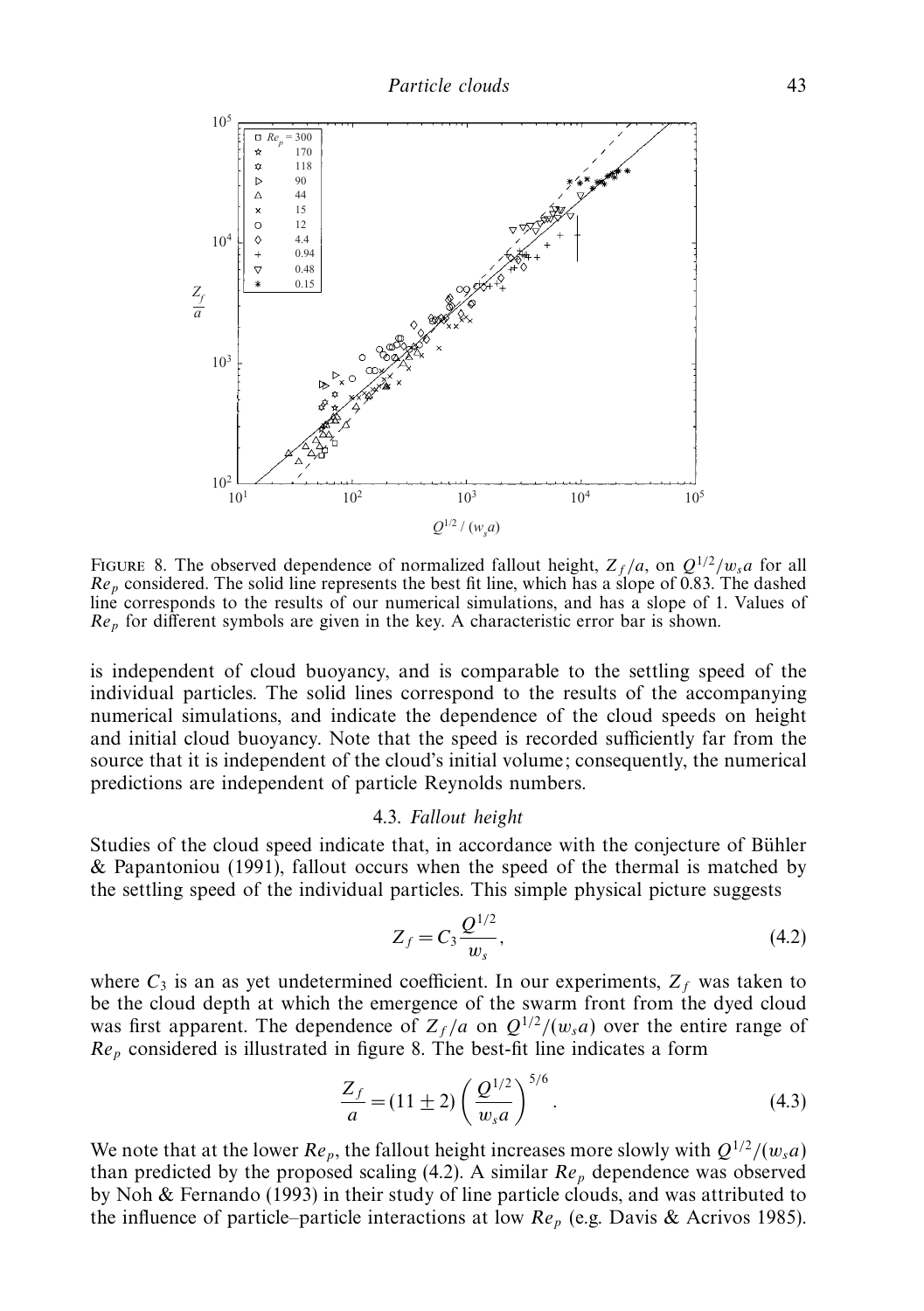

FIGURE 9. The dependence of the fallout height,  $Z_f$ , on the number of particles released,  $N_p$ , for the case of high-Reynolds-number particles ( $Re_p > 4$ ). The dashed lines indicate the results of our numerical simulations computed with three different Re*p*. The offset of the numerical lines reflect the influence of finite initial cloud volume.

The fallout heights computed by our numerical simulations for the parameter range considered in our experiments are presented by the dashed line in figure 8, and indicate a constant  $C_3 = 3.66$  in (4.2).

At high  $Re_p$ , the settling speed  $w_s \sim \sqrt{g'}$ *a*. Substituting for  $w_s$  and  $Q = g' N_p V_p$  in (4.2) yields the strikingly simple result  $Z_f^{\gamma}/a \sim N_p^{1/2}$ : in the high  $Re_p$  regime, the fallout height depends exclusively on the number and size of the particles released. Figure 9 indicates the observed dependence of the fallout height on  $a$  and  $N_p$  for particle plumes with  $4.4 \leq Re_p \leq 300$ , along with the results of our supporting numerical simulations. In both the experiments and numerics, the number of particles was calculated from the initial cloud buoyancy, particle size and density (table 1). In the numerics, the initial cloud buoyancy was varied over a range corresponding to those examined experimentally, and three particle sizes were chosen to correspond to particle Reynolds numbers of  $Re_p = 4.4$ , 15 and 300. The slopes of the three resulting lines are seen to be identical and equal to 1 in accordance with the anticipated scaling (4.4). The numerics indicate that the spread in the data results from the wide range of Re*<sup>p</sup>* considered. The increasing initial cloud volume and concomitant departure from the similarity solution for the larger particles results in relatively small values of  $Z_f/a$ . Nevertheless, the numerics and experiments both serve to validate the proposed scaling, and indicate that the data may be described to leading order by

$$
Z_f = (9 \pm 2) a N_p^{1/2}.
$$
 (4.4)

In the parameter regime  $1 < Re_p < 10$ , Rahimipour & Wilkinson (1992) observed that the transformation from thermal to swarm arises at a critical cloud number,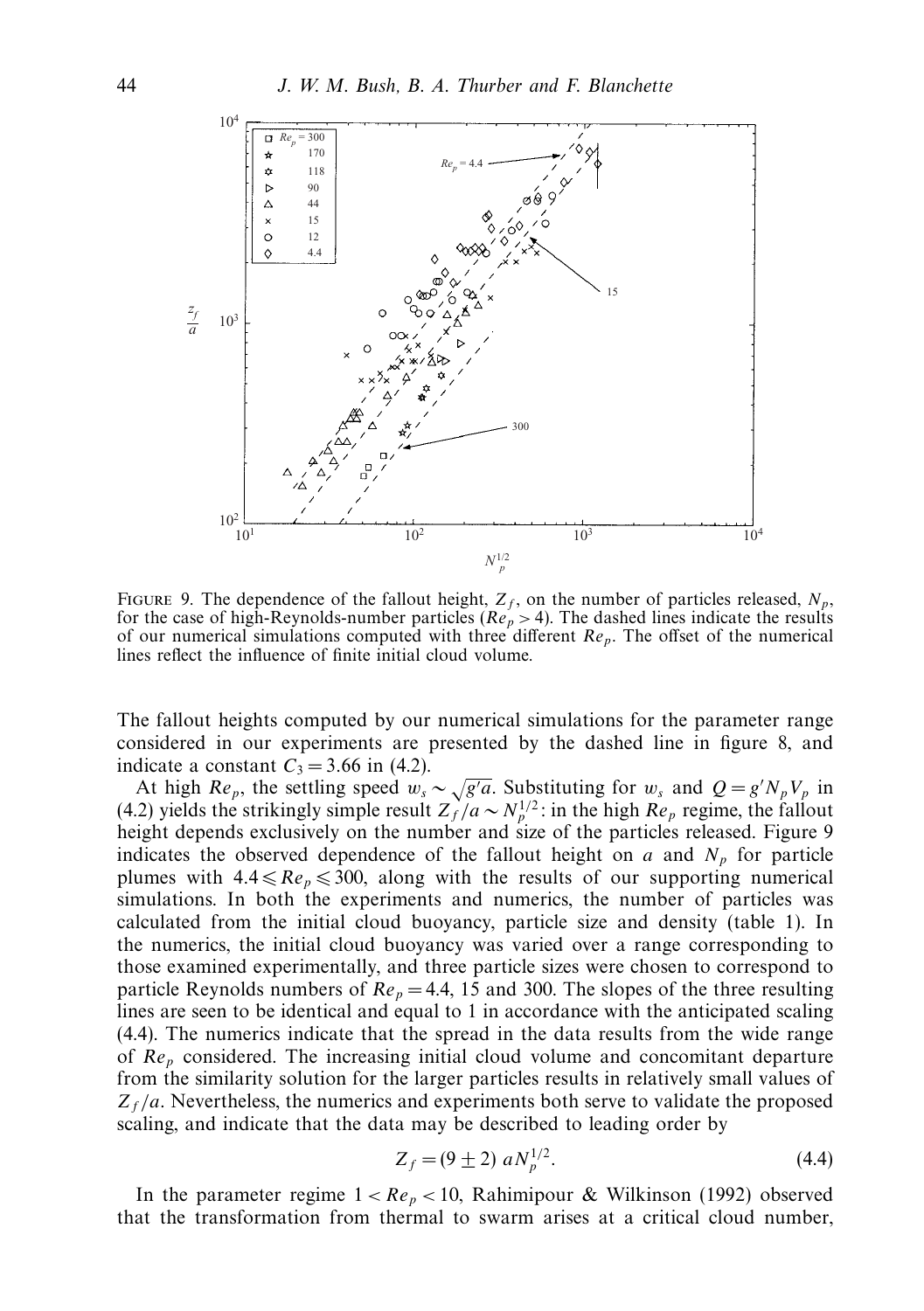

FIGURE 10. Dependence of cloud number at fallout  $N_c = w_s b/Q^{1/2}$  on particle Reynolds number,  $Re_p = w_s a/v$ . A characteristic error bar is shown.

 $N_c = w_s b / Q^{1/2} = 1$ . Figure 10 indicates the dependence of the critical cloud number on Re<sub>p</sub> in our experimental study. Over a substantially wider parameter regime,  $0.1 < Re_p < 300$ , our observations substantiate the importance of a cloud number criterion for particle fallout, and indicate a mean critical cloud number of 0*.*8. This value is consistent with our inferred values of  $C_3$  in (4.2) and the entrainment coefficient; specifically,  $N_c \approx \alpha C_3$ . Finally, we note that as  $Re_p$  increases, the critical cloud number increases and approaches unity, a trend which again suggests the importance of particle–particle interactions at low Re*p*.

#### *5. Stratified ambient*

We proceed by describing the influence on the particle cloud dynamics of a stable ambient stratification. We again denote by *z* the distance from the source  $z = 0$ and assume that the ambient has a linear density profile,  $\rho(z) = \rho_0(1 + N^2 z/g)$ . The settling speed  $w_s$  and cloud buoyancy are defined at  $z = 0$  where  $\rho = \rho_0$ ; the vertical density variations are assumed to be sufficiently small that  $w_s$  does not vary substantially through the fluid domain. The uniform stratification introduces an additional lengthscale into the problem, namely  $Q^{1/4}N^{-1/2}$ , which in the case of a fluid thermal prescribes the intrusion height  $Z_N$  via (1.3). The nature of the sedimentation from a particle cloud in a stratified ambient depends critically on the magnitude of the stratified cloud number  $N_s = w_s Q^{-1/4} N^{-1/2}$  (Luketina & Wilkinson 1994), which prescribes the relative magnitudes of the Brunt–Väisälä period,  $1/N$ , and the time required for an individual particle to fall a distance  $Z_N$ .

The flow evolution for the case of  $N_s > 1$  is illustrated in figure 11. The initial phase is similar to that arising in a homogeneous ambient: the cloud descends as a turbulent thermal until reaching its fallout height, beyond which the particles descend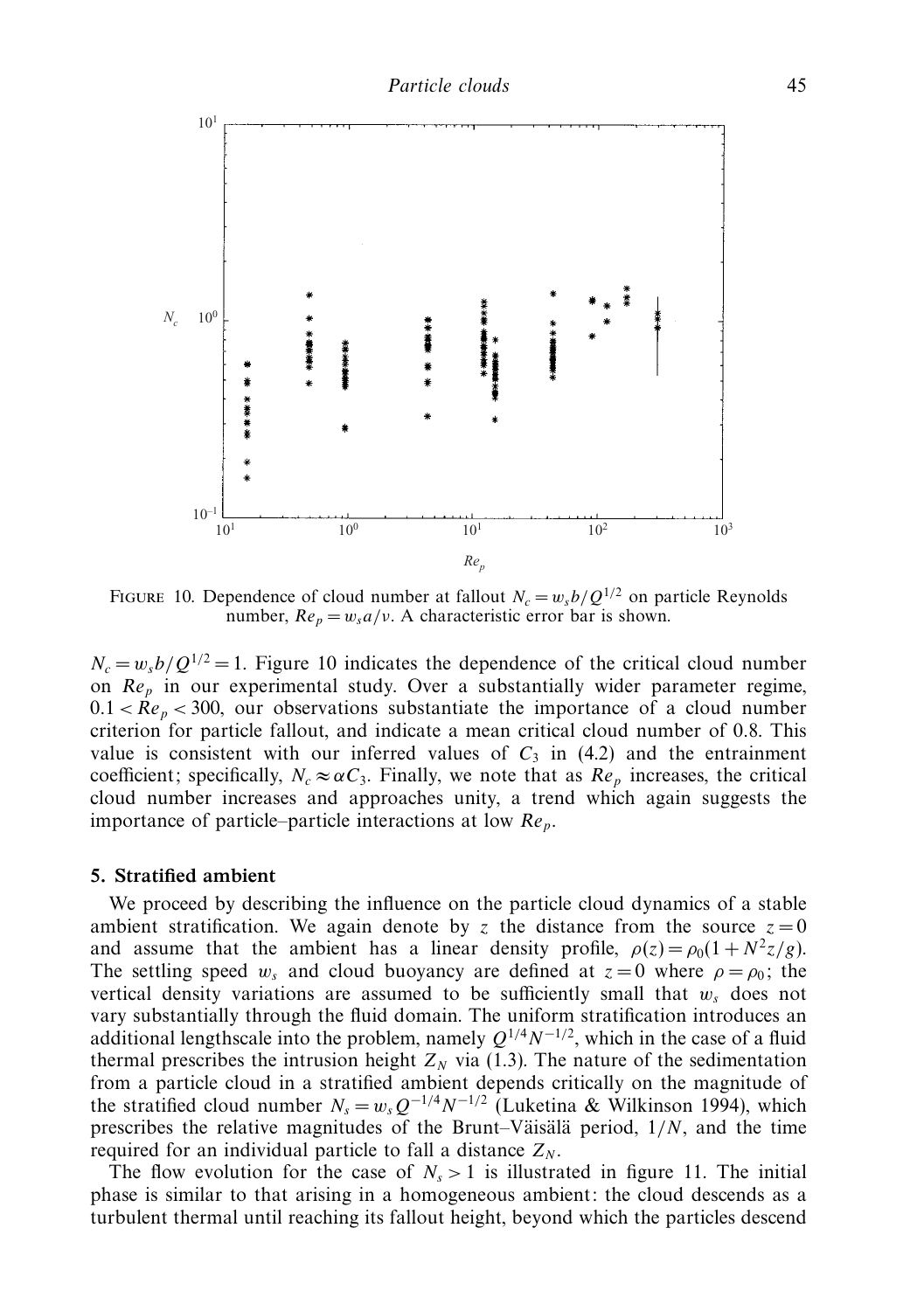

FIGURE 11. A particle cloud settling in a stratified ambient for stratified cloud number  $N_s > 1$ . The cloud evolution is similar to that in a homogeneous environment (*a*) until particle fallout (*b*); subsequently, the entrained fluid ascends (*c*) to a rebound height  $Z_R$ , where it intrudes as a neutral cloud (*d*).

in the form of a bowl-shaped particle swarm. Following particle fallout, the fluid contained within the cloud descends some distance owing to its inertia, then ascends and oscillates vertically at a frequency corresponding closely to *N* before intruding at its rebound height  $Z_R$ . The evolution of the flow for the case of  $N_s < 1$  is illustrated in figure 12. The particle cloud initially descends as a turbulent thermal, then overshoots, rebounds past, and intrudes at its neutral buoyancy  $Z_N$  as an axisymmetric particleladen gravity current. The particles fall out over the range of heights between the point of maximum penetration of the cloud and  $Z_N$ . Particles released from the neutral cloud spread in an irregular fashion, and over a relatively broad area; we thus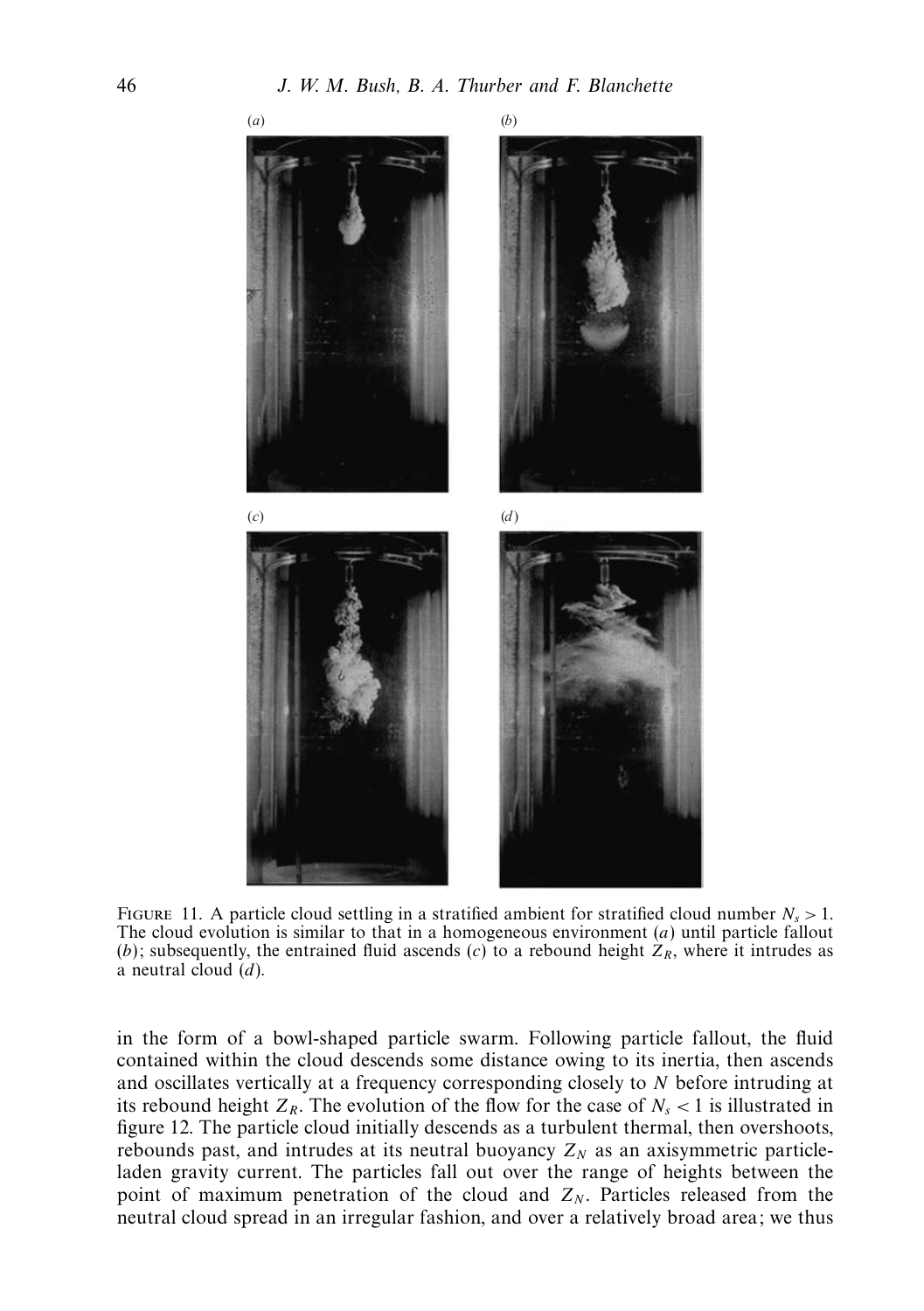

FIGURE 12. A particle cloud settling in a stratified ambient for  $N_s < 1$ . The cloud descends to its level of neutral buoyancy, where it intrudes and the particles settle out in an irregular fashion. Subsequently, the entrained fluid ascends to a rebound height  $Z_R$ , where it intrudes as a neutral cloud.

refer to this mode of sedimentation as a 'dispersed' fallout. As the particles settle out, the fluid in the neutral cloud again ascends some distance, oscillates then intrudes at its rebound height  $Z_R$ .

Dimensional analysis indicates that fallout in the stratified ambient must be uniquely characterized in terms of two dimensionless groups,  $Z_f/Z_N \sim Z_f N^{1/2} Q^{-1/4}$ and  $N_s = w_s Q^{-1/4} N^{-1/2}$ , the stratified cloud number. Figure 13 illustrates the observed dependence of the fallout height on the stratified cloud number. For  $N_s < 1$ , the particles fall out over the range of depths between the maximum depth of penetration and the neutral height expected for an equivalent fluid thermal  $Z_N = (2.6 \pm 0.4)Q^{1/4}N^{-1/2}$ . For the small *N*, large *N<sub>s</sub>* limit, we expect the fallout to be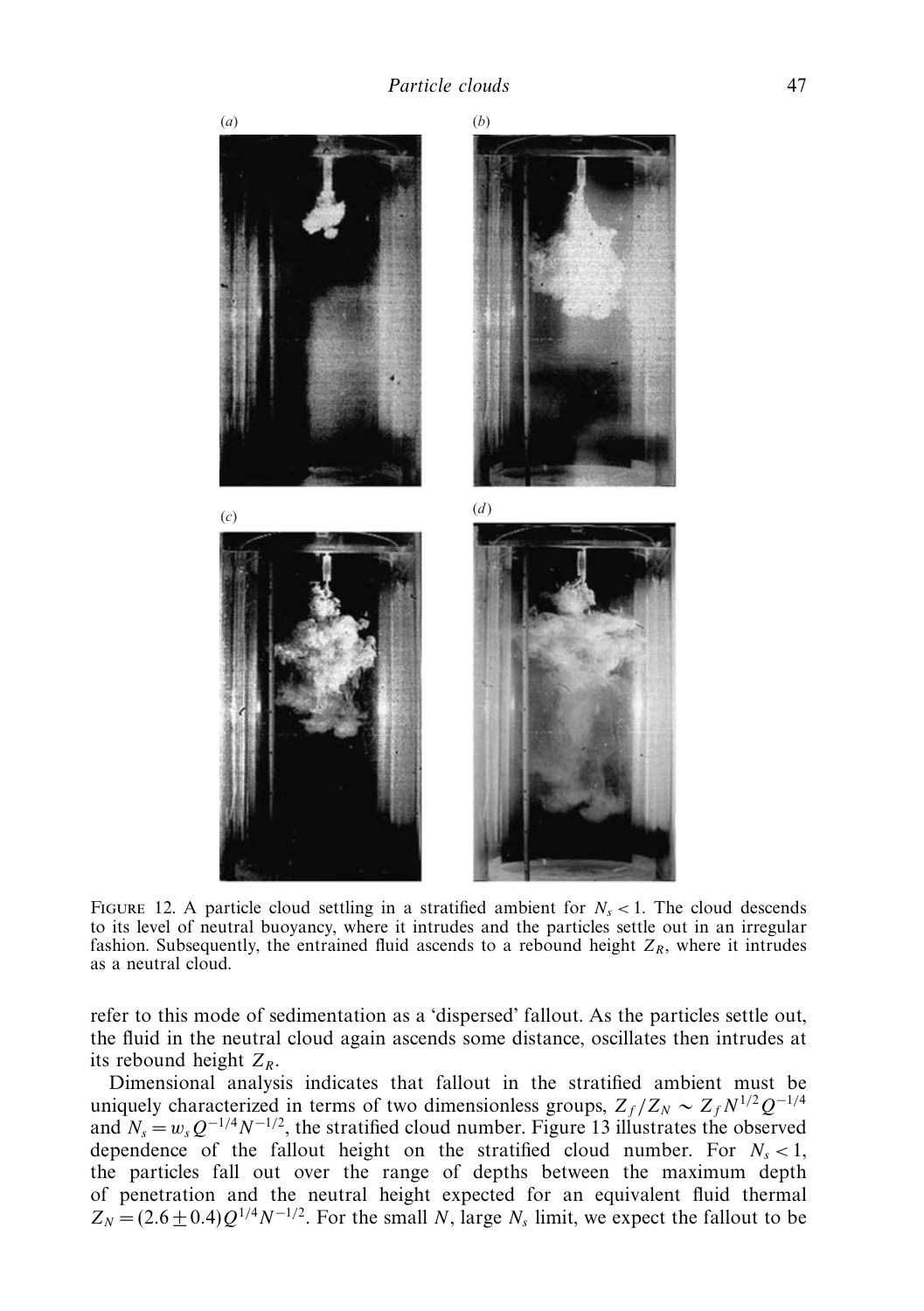

FIGURE 13. The dependence of the fallout height,  $Z_f$ , on the stratified cloud number,  $N_s =$  $w_sQ^{-1/4}N^{-1/2}$ , for particle clouds in a stratified ambient. For  $N_s < 1$ , the particles fall out between the neutral height of the equivalent fluid thermal,  $Z_N = (2.6 \pm 0.4) Q^{1/4} N^{-1/2}$  and the depth of maximum penetration. For  $N_s > 2$ , the particles fall out at a height  $Z_f < Z_N$  as in a homogeneous environment. The numerical results are denoted by a solid line. For large *Ns*, the influence of stratification is negligible, and the fallout height is given by the homogeneous result (4.2) (dashed line). The discrepancy between the numerics and theory suggests reduced entrainment coefficients for the large  $Re_p$  particles; the dotted line indicates the results of numerics with  $\alpha = 0.17$ , the mean value appropriate for  $12 < Re_p < 44$ , as suggested by figure 4.

uninfluenced by the ambient stratification and so to arise at a height appropriate for a homogeneous ambient. The dashed line in figure 13 corresponds to the homogeneous fallout height (4.2) with a value of  $C_2 = 3.77$  appropriate for the corresponding particle sizes.

The computed dependence of the fallout height on the stratified cloud number appears in figure 13 as a solid curve. The numerical simulations indicate that the crossover from the stratified to the homogeneous fallout height should arise at approximately  $N_s = 2$ . A plausible explanation for the discrepancy between the numerics and experiments evident in figure 13 is a weak dependence of the entrainment coefficient  $\alpha$  on the particle size, as is evident from figure 4, where  $\alpha$  is seen to decrease weakly with increasing Re*p*. A smaller entrainment coefficient implies that the cloud buoyancy is reduced relatively slowly: the cloud thus travels faster, and the fallout height increases. This trend is evident in the homogeneous results of figure 8: smaller and larger particles have fallout heights that are systematically lower and higher, respectively, than would arise if the entrainment coefficient were independent of particle Reynolds number. A similar trend can be observed in the experiments of Noh  $\&$  Fernando (1993). In figure 13, the numerical simulations thus systematically underpredict the fallout heights of the larger particles (larger *N<sub>s</sub>* values).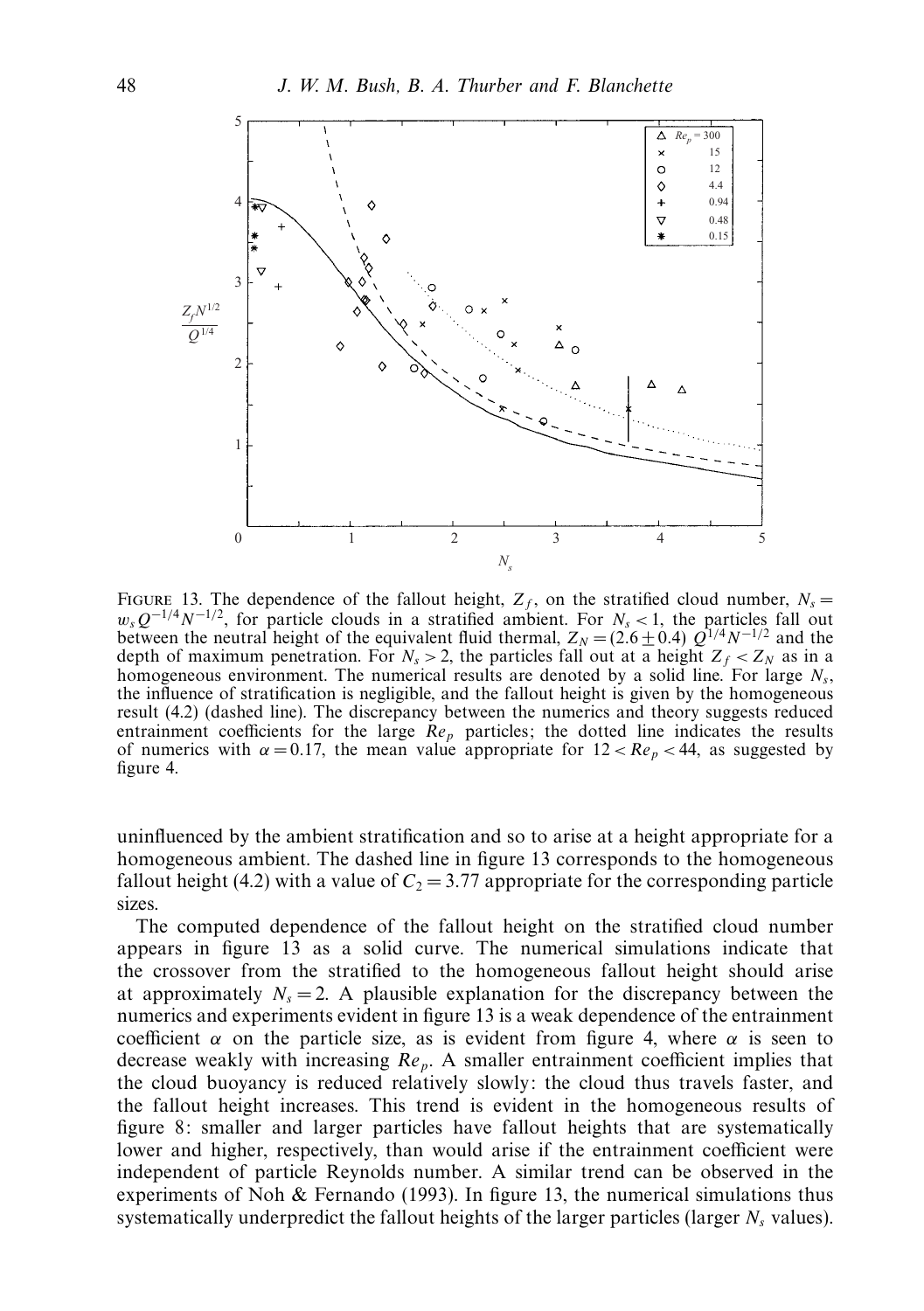Particle clouds 49

The dashed line in figure 13 indicates the fallout heights predicted numerically with an entrainment coefficient of  $\alpha = 0.17$ , the mean value appropriate for  $12 < Re_p < 44$ indicated by figure 4. This discrepancy underlines the need for further investigation of the factors influencing the magnitude of the entrainment into particle clouds. However, even with a constant value of  $\alpha = 0.25$ , our model yields general agreement with the experimental data.

#### 5.1. Rebound height

The fate of the fluid that comes into contact with the particulate matter may have considerable environmental significance if the particulate matter is contaminated. When the particles fall out of the cloud in a stratified ambient, the fluid comprising the cloud is buoyant relative to the ambient, and so ascends to its rebound height at which it intrudes. We here present a simple calculation which yields a new relation between the rebound and fallout heights.

The volume of the cloud,  $V(z)$ , in the thermal regime is given by

$$
V(z) = C_4 \alpha^3 z^3, \tag{5.1}
$$

where  $C_4$  is a constant shape factor, and we assume that the cloud is sufficiently far from the point of release that  $V_0$  is negligible. The rate of change of the total mass of the thermal,  $M(z)$ , with depth is given by

$$
\frac{\mathrm{d}M}{\mathrm{d}z} = \rho(z)\frac{\mathrm{d}V}{\mathrm{d}z} = C_4 3\alpha^3 z^2 \rho_0 \left(1 + \frac{N^2}{g}z\right). \tag{5.2}
$$

Integration yields the evolution of the mass of the particle cloud in its thermal phase:

$$
M(z) = M_0 + \int_{z=0}^{z} \frac{dM}{dz} dz = M_0 + C_4 3\alpha^3 \rho_0 \left(\frac{z^3}{3} + \frac{N^2 z^4}{4g}\right). \tag{5.3}
$$

The density of the cloud fluid at a height *z* is thus given by

$$
\rho(z) = \frac{M(z) - M_0}{V(z)} = \frac{3C_1\alpha^3 \rho_0(z^3/3 + N^2 z^4/(4g))}{C_4\alpha^3 z^3}.
$$
\n(5.4)

The excess density of the fluid component of the thermal is thus three-quarters that of the local ambient:

$$
\rho(z) = \rho_0 \left( 1 + \frac{3N^2}{4g} z \right). \tag{5.5}
$$

This simple dependence allows us to relate the rebound height to the fallout height. Assuming that the cloud fluid that remains following fallout does not mix with the ambient during its ascent, it should rebound to, and intrude at, a height

$$
Z_R = \frac{3}{4} Z_f. \tag{5.6}
$$

While Luketina  $\&$  Wilkinson (1994) did not present their data in such a way that we can infer the relative magnitudes of  $Z_R$  and  $Z_f$  in their experiments, it is noteworthy that the one experiment presented in their figure 2 is reasonably well described by relation (5.6).

In our experiments,  $Z_R$  was taken as the mean height of the neutral cloud resulting from the intrusion of the rebounded fluid, while  $Z_f^0 = (1 + \alpha \eta)Z_f$  was taken as the base of the cloud at fallout. Our leading-order result (5.7) thus may be re-expressed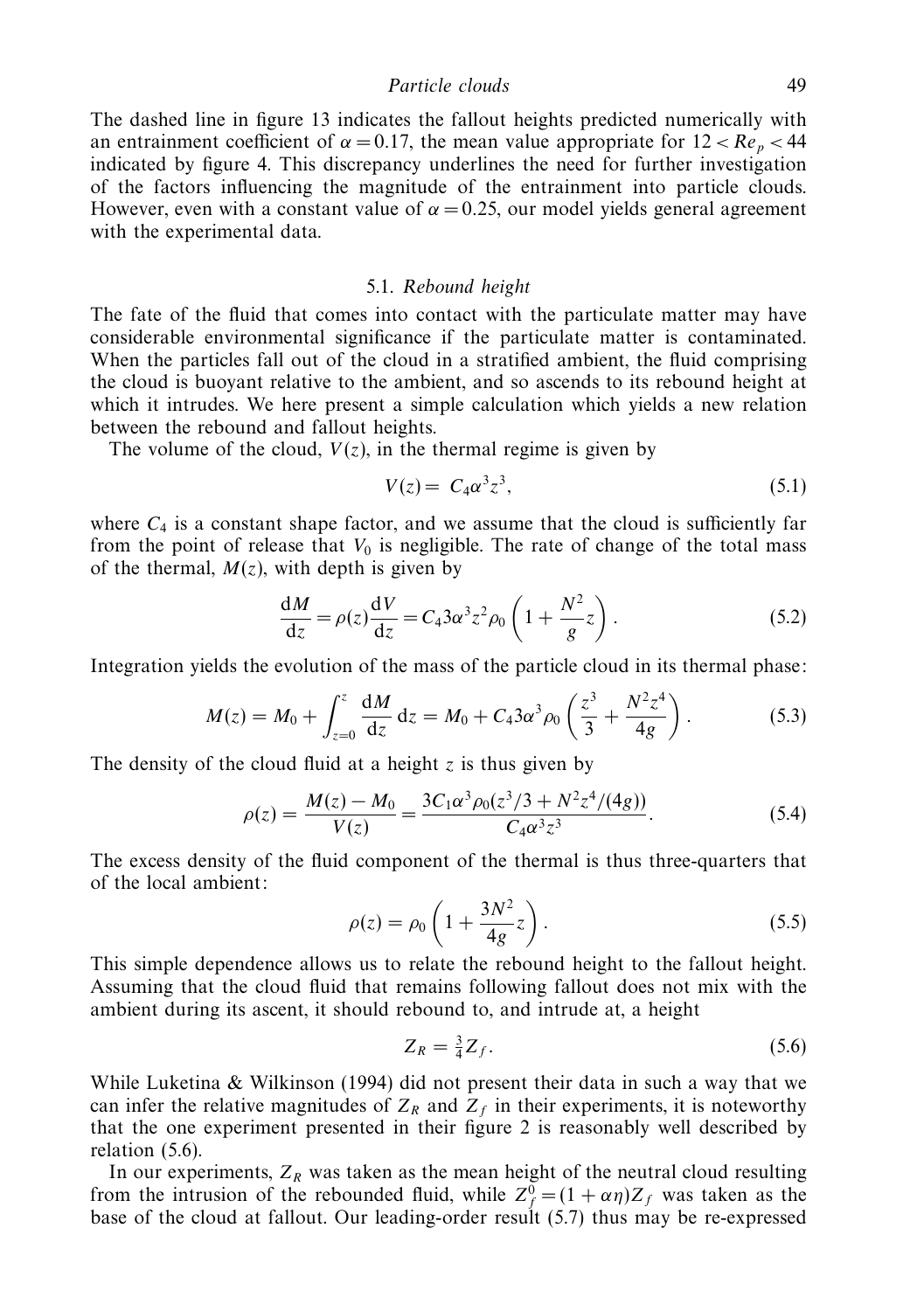

FIGURE 14. The dependence of the rebound height,  $Z_R$ , on the fallout height,  $Z_f^0$ , for particle clouds in a stratified ambient.  $\circ$ , a bowl fallout  $(N_s > 1)$ ;  $\times$ , a dispersed fallout  $(N_s < 1)$ ; ∗, the intermediate case (*Ns* ∼ 1). The dashed line represents the theoretically predicted  $Z_R = 3Z_f/4 \approx 0.63 Z_f^0$ . The solid line indicates the results of the numerical simulations, which consider the influence of entrainment after fallout. Particle Reynolds numbers ranged from 0.15 to 44. Characteristic error bars are shown.

as

$$
Z_R = \frac{3}{4} Z_f = \frac{3}{4} \frac{1}{1 + \alpha \eta} Z_f^0 \approx 0.63 Z_f^0.
$$
 (5.7)

This relation between the rebound and fallout height appears as the dashed line in figure 14 along with the the observed relation between the fallout and rebound heights for both bowl and dispersed fallouts. The fact that  $Z_R$  typically exceeds the predicted value of  $3Z_f/4 = 0.63Z_f^0$  is consistent with the rebounding cloud entraining relatively dense fluid as it overshoots  $Z_f$ , then ascends. We thus use our numerical model to investigate the influence of entrainment following fallout. We expect that, as the cloud overshoots then rebounds, it will entrain, but that, owing to reduced cloud speeds, the entrainment coefficient  $\alpha$  may be diminished. The case of no entrainment  $\alpha = 0$  reproduces the theoretical prediction (5.7), and is represented by the dashed curve in figure 14. The case of  $\alpha = 0.25$  is represented by the solid curve which agrees well with our data. Our results thus indicate that  $\alpha = 0.25$  is a good estimate even as the cloud overshoots then ascends to its rebound height.

#### *6. Discussion*

We have described the mixing processes accompanying the descent of particle clouds in homogeneous and stratified fluids. In the homogeneous ambient, following an initial ballistic phase, the particle cloud descends as a thermal until reaching its fallout height,  $Z_f$ , where the particles settle out of the cloud in the form of a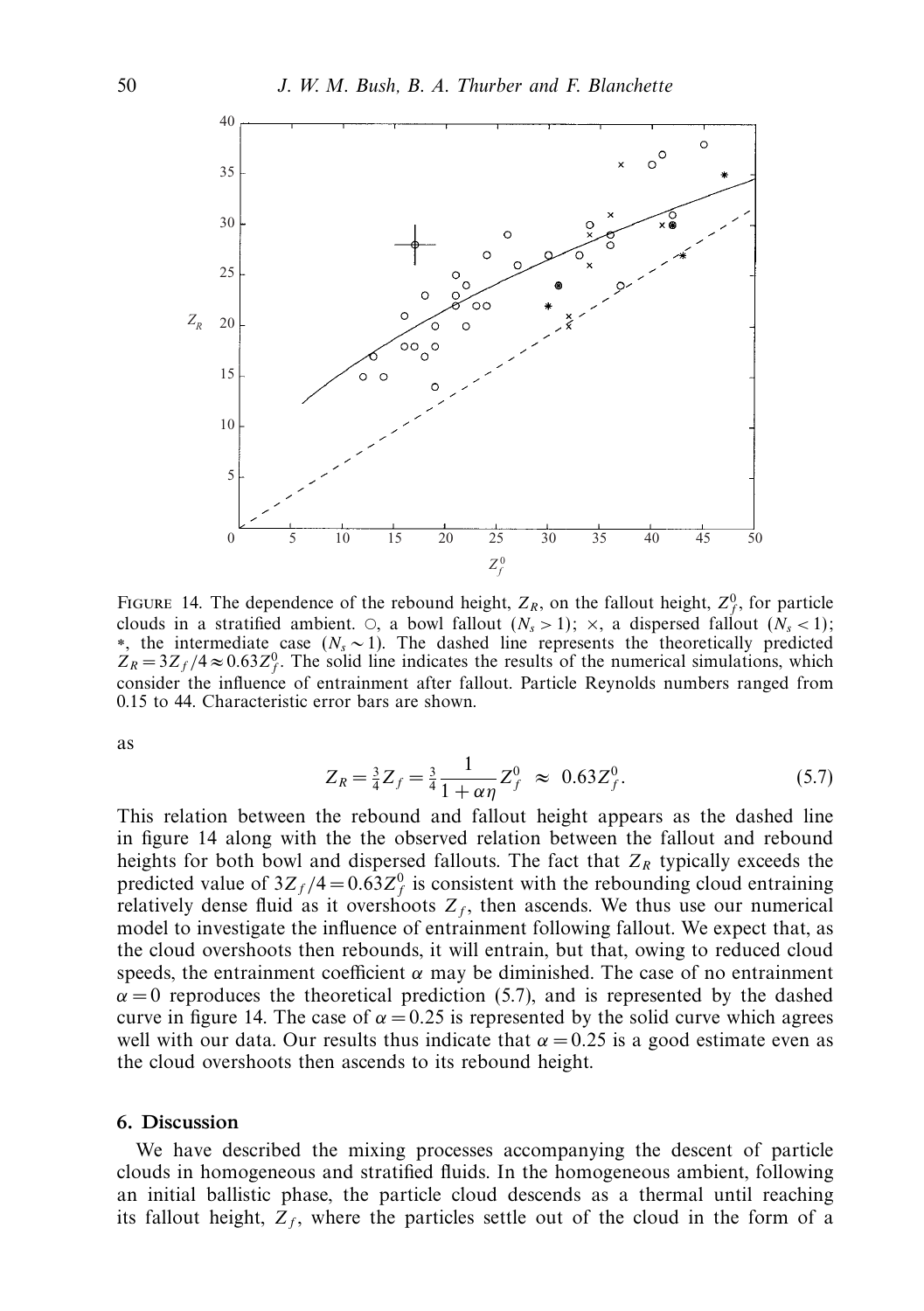

Figure 15. A schematic illustration of the three possible scenarios accompanying particle settling in a stratified ambient of depth  $H: (a)$  the particles fall out before the cloud reaches its level of neutral buoyancy, thus giving rise to a localized deposit; (*b*) the cloud reaches its level of neutral buoyancy before fallout, thus giving rise to a relatively dispersed deposit; (*c*) the cloud retains its thermal form throughout its descent, collides with the lower boundary, and gives rise to a ring-shaped deposition pattern.

bowl-shaped swarm. After fallout, the entrained fluid descends behind the particle swarm in the form of a neutrally buoyant vortex ring.

In contrast with the observations of Wen & Nacamuli (1996), we have not observed a significant dependence of flow form on the cloud Rayleigh number. In particular, the wake regime reported by Wen & Nacamuli (1996) for *Ra >* 1000 was not observed in our experiments even at  $Ra = 10000$ . We have seen that increasing  $Ra$  serves at once to extend the zone of flow establishment and diminish the initial entrainment into the particle cloud. While it is difficult to speculate on the reason for this discrepancy, one plausible explanation for the appearance of the wake structure in the experiments of Wen  $\&$  Nacamuli (1996) was that the adjustment phase of their clouds persisted throughout the cloud descent. Other possibilities include a sizeable range of source particles, and that their particles were subject to an interactive force. This latter possibility seems particularly likely given that the wake structure they report is precisely that assumed by particle clouds comprised of clays which are known to flocculate.

The form of particle deposition from a discrete release of particles in a stratified fluid depends on the relative magnitudes of the layer depth *H*, the fallout height  $Z_f$  and the intrusion height of an equivalent fluid thermal,  $Z_N$ . The three possible scenarios are illustrated in figure 15. For  $N_s > 1$ , the particles will fall out of the cloud before it attains its neutral height, descend as a swarm with limited spread beyond the fallout height (Bühler & Papantoniou 1991), and so give rise to a localized deposit. The fluid entrained by the particle cloud will ascend and intrude at a rebound height somewhat greater than  $3Z_f/4$ . For  $N_s < 1$ , the particles settle out in an irregular fashion at a depth between  $Z_N$  and the maximum penetration depth, thus giving rise to a relatively distributed deposit. The entrained fluid will again ascend to, and intrude at, a height slightly greater than  $3Z_N/4$ . When the particles fall out from the base of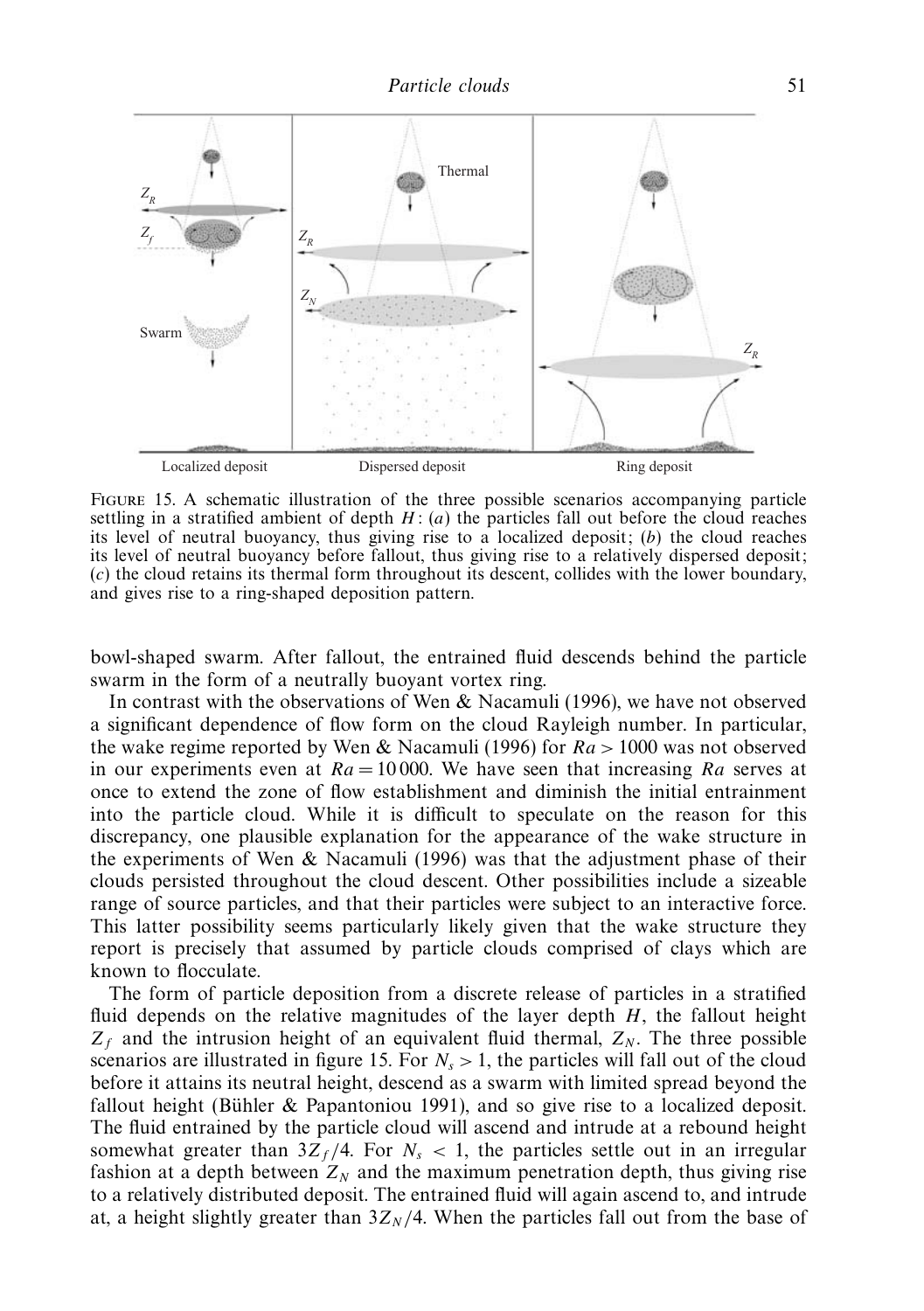|                            |                 | Localized<br>deposit                                       | Dispersed<br>deposit      | Ring<br>deposit                                          |
|----------------------------|-----------------|------------------------------------------------------------|---------------------------|----------------------------------------------------------|
| Homogeneous<br>environment | $Re_p > 0.15$   | $Q < \frac{(w_s a)^2}{312} \left(\frac{H}{a}\right)^{6/3}$ | <b>NA</b>                 | $Q > \frac{(w_s a)^2}{312} \left(\frac{H}{a}\right)^{6}$ |
|                            | $Re_p > 4$      | $N_p < \frac{1}{81} \left(\frac{H}{a}\right)^2$            | NA                        | $N_p > \frac{1}{81} \left(\frac{H}{a}\right)^2$          |
| Stratified<br>environment  | $N_s < 1$       | NA                                                         | $Q < \frac{1}{6} H^4 N^2$ | $Q > \frac{1}{6} H^4 N^2$                                |
|                            | $N_{\rm s} > 2$ | $H > 3.5 \frac{Q^{1/4}}{N^{1/2}} - 0.5 \frac{w_s}{N}$      | NA                        | $H < 3.5 \frac{Q^{1/4}}{N^{1/2}} - 0.5 \frac{w_s}{N}$    |

Table 2. Criteria for the three modes of particle deposition: a localized deposit, a dispersed deposit, and a ring deposit arising from the cloud colliding with the bottom prior to fallout. Both homogeneous and stratified ambients are considered. Criteria are expressed in terms of the initial cloud buoyancy *Q*, particle radius *a*, fluid viscosity *ν*, layer depth *H*, reduced gravity of the particles  $g'$  and Brunt–Väisälä frequency *N*. For large  $N_s$ , the homogeneous criteria become relevant. NA denotes 'not applicable'.

the spreading neutral cloud, they may not settle as individuals; rather, a convective instability initiated at the base of the cloud may prompt the emergence of microscale particle-laden plumes. Consequently, the dynamics of convective sedimentation from a gravity current (Maxworthy 1999; de Rooij, Linden & Dalziel 1999) will play an important role in determining the subsequent rate and form of particle settling and deposition.

Finally, for either homogeneous or stratified ambients, if  $H < Z_f$ , the cloud will maintain its thermal form throughout its descent. Consequently, it will collide with the lower boundary as a turbulent vortex ring. The relevant dynamics is expected to be similar to that of atmospheric microbursts (Linden  $\&$  Simpson 1985), in which vortex stretching in the expanding vortex ring may generate high flow speeds. In the context of particle clouds dumped at sea, one expects that such vigorous motions may lead to scouring and resuspension of particulate material from the sea floor, and will lead to a ring-shaped deposit. This scenario has been observed in the two-dimensional study of Nakatsuji et al. (1990), and is presumably responsible for the doubly peaked deposition pattern on the seafloor following the dumping of dredged material at sea (Mutoh, Yoshei & Ishida 1974). In a stratified ambient, the height of ascent of the cloud fluid following particle settling will depend on the entrainment induced following touchdown. If this entrainment is negligible, the fluid will ascend to a depth of 3*H/*4. The dynamics of a turbulent particle cloud colliding with a rigid boundary, and the resulting pattern of deposition, is left as a subject for future study.

Our study thus yields criteria, summarized in table 2, for three distinct modes of particle deposition from a particle cloud comprised of either high or low Re particles in a homogeneous or stratified environment. Note that the dispersed deposit can arise exclusively in the stratified environment. As a caveat, we note that other physical processes may be important in the dumping of solid material, for example, polydispersity in the source particles, and particle clumping or flocculation in clays, muds and other chemically active particles (Wen & Nacamuli 1996). Moreover, while our experimental study has yielded robust scalings describing the dynamics of particle clouds and their subsequent deposition patterns, it has also underlined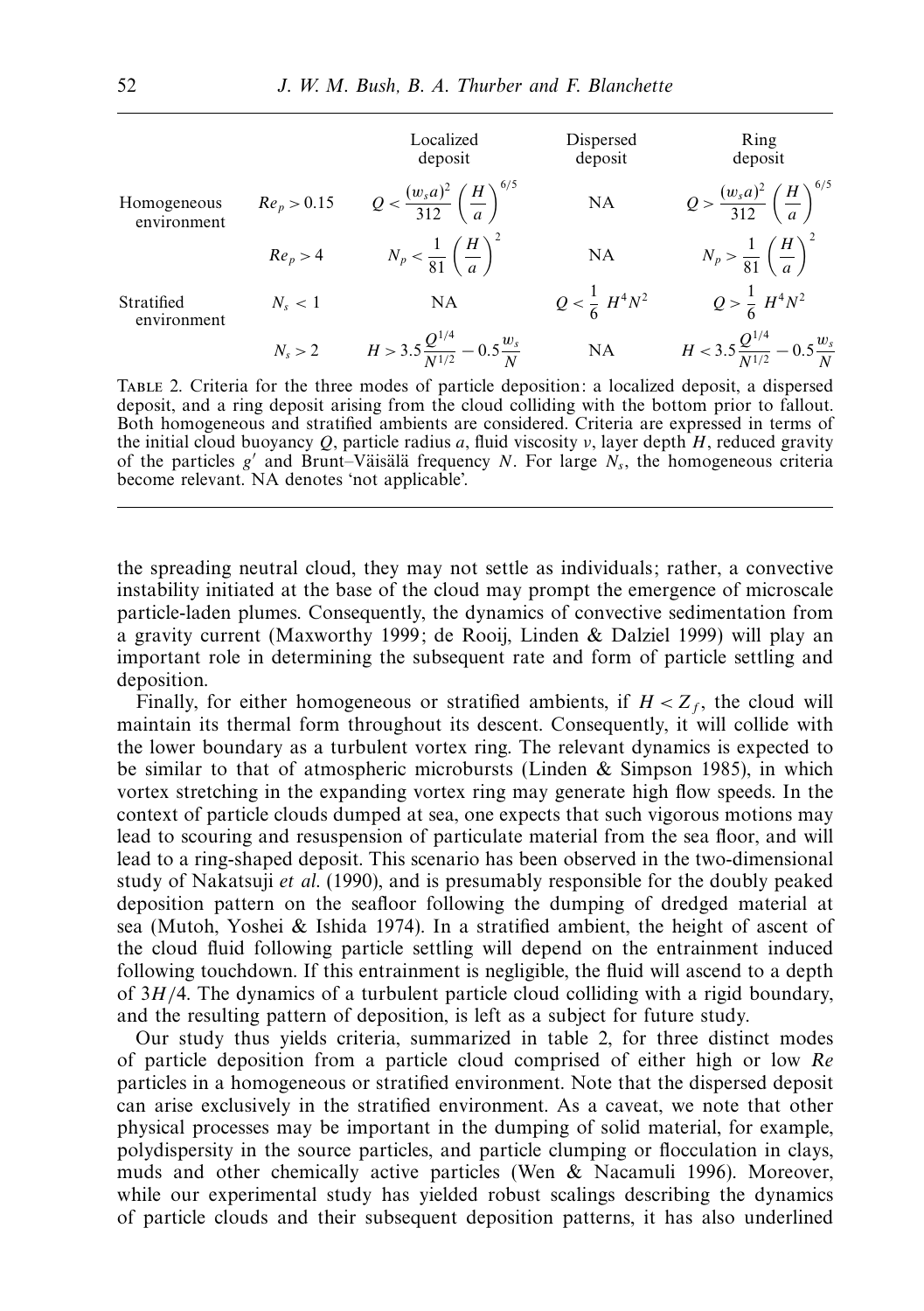the indeterminacy in the numerical coefficients introduced by the influence of the ballistic phase and the variability of the entrainment coefficient. In suggesting a weak dependence of  $\alpha$  on  $Re_p$  such as that evident in the study of Noh & Fernando (1993), our study motivates further experimental studies of the factors influencing entrainment into particle clouds. Other factors influencing the source conditions (e.g. whether the particulate matter is wet or dry) may have an additional influence on delaying the onset of self-similar cloud behaviour (Ruggaber 2000).

Finally, we have presented a system of ordinary differential equations describing particle cloud dynamics in homogeneous and stratified ambients that allow for efficient numerical simulation. The numerics have served to validate and determine the limitations of our leading-order results deduced from simple theory and scaling arguments. The numerical model may be readily extended to describe more complex physical situations; for example, payloads composed of polydisperse particles, or particles that react with the environment. Such extensions will be the subject of future consideration.

J.B. gratefully acknowledges support from an NSF Career Grant CTS-0130465. F.B. was supported in part by a PSG-B fellowship from NSERC. B.T. was supported by MIT's Undergraduate Research Opportunity Program.

#### REFERENCES

- Baines, W. D. & Hopfinger, E. J. 1984 Thermals with large density difference. Atmos. Environ. **18**, 1051–1057.
- Bradley, W. H. 1965 Vertical density currents. Science **150**, 1423–1428.
- BÜHLER, J. & PAPANTONIOU, D. A. 1991 Swarms of coarse particles falling through a fluid. In Environmental Hydraulics (ed. J. T. Lee & T. K. Cheung), pp. 135–140. Balkema, Rotterdam.
- BÜHLER, J. & PAPANTONIOU, D. A. 1999 Barge dumping of rubble in deep water. In *Environmental* Hydraulics (ed. J. H. W. Lee, A. W. Jayawardena & Z. Y. Wang), pp. 193–198. Bulkema, Rotterdam.
- Davis, R. H. & Acrivos, A. 1985 Sedimentation of noncolloidal particles at low Reynolds numbers. Annu. Rev. Fluid Mech. **17**, 91–118.
- DIETRICH, W. 1982 Settling velocity of natural particles, Water Resources Res. 18, 1615–1626.
- Escudier, M. P. & Maxworthy, T. 1973 On the motion of turbulent thermals. J. Fluid Mech. **61**, 541–552.
- Linden, P. F. & Simpson, J. E. 1985 Microbursts: a hazard for aircraft. Nature **317**, 601–602.
- LUKETINA, D. & WILKINSON, D. 1994 Particle clouds in density stratified environments. Proc. 4th Symp. of Stratified Flows, Grenoble, France.
- Maxworthy, T. 1974 Turbulent vortex rings. J. Fluid Mech. **64**, 227–39.
- Maxworthy, T. 1977 Some experimental studies of vortex rings. J. Fluid Mech. **81**, 465–95.
- Maxworthy, T. 1999 The dynamics of sedimenting surface gravity currents. J. Fluid Mech. **392**, 27–44.
- Morton, B. R., Taylor, G. I. & Turner, J. S. 1956 Turbulent gravitational convection from maintained and instantaneous sources. Proc. R. Soc. Lond. **234**, 1–23.
- MUTOH, S., YOSHII, S. & ISHIDA, T. 1974 Sand heap undulation on the sea bed by the bottom-dump barge for large-scale land reclamation. Tech. Rep. Mitsubishi Heavy Industry **11** (1), 92–104.
- NAKATSUJI, K., TAMAI, M. & MUROTA, A. 1990 Dynamic behaviours of sand clouds in water. Intl Conf. on Physical Modelling of Transport and Dispersion, MIT, Cambridge, 8C, pp. 1–6.
- NOH, Y. & FERNANDO, H. J. S. 1993 The transition in the sedimentation pattern of a particle cloud. Phys. Fluids A **5**, 3049–3055.
- PAPANTONIOU, D., BÜHLER, J. & DRACOS, T. 1990 On the internal structure of thermals and momentum puffs. Intl Conf. on Physical Modelling of Transport and Dispersion, MIT, Cambridge, 4A, pp. 31–36.